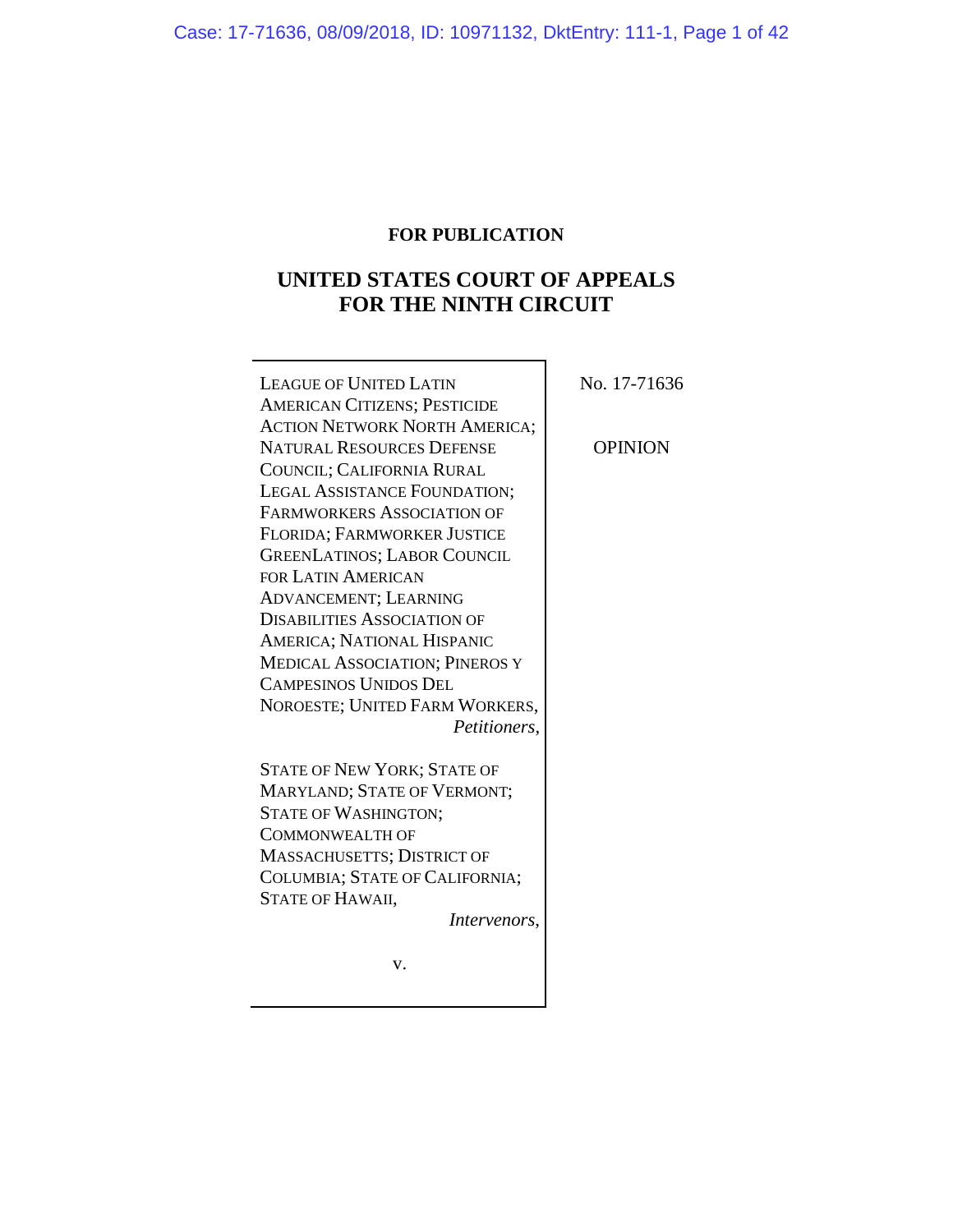ANDREW WHEELER, Acting Administrator of the U.S. Environmental Protection Agency; and U.S. ENVIRONMENTAL PROTECTION AGENCY, *Respondents.*

> On Petition for Review of an Order of the Environmental Protection Agency

Argued and Submitted July 9, 2018 Seattle, Washington

Filed August 9, 2018

Before: Ferdinand F. Fernandez and Jacqueline H. Nguyen, Circuit Judges, and Jed S. Rakoff, **[\\*](#page-1-0)** District Judge.

> Opinion by Judge Rakoff; Dissent by Judge Fernandez

<span id="page-1-0"></span>**\*** The Honorable Jed S. Rakoff, United States District Judge for the Southern District of New York, sitting by designation.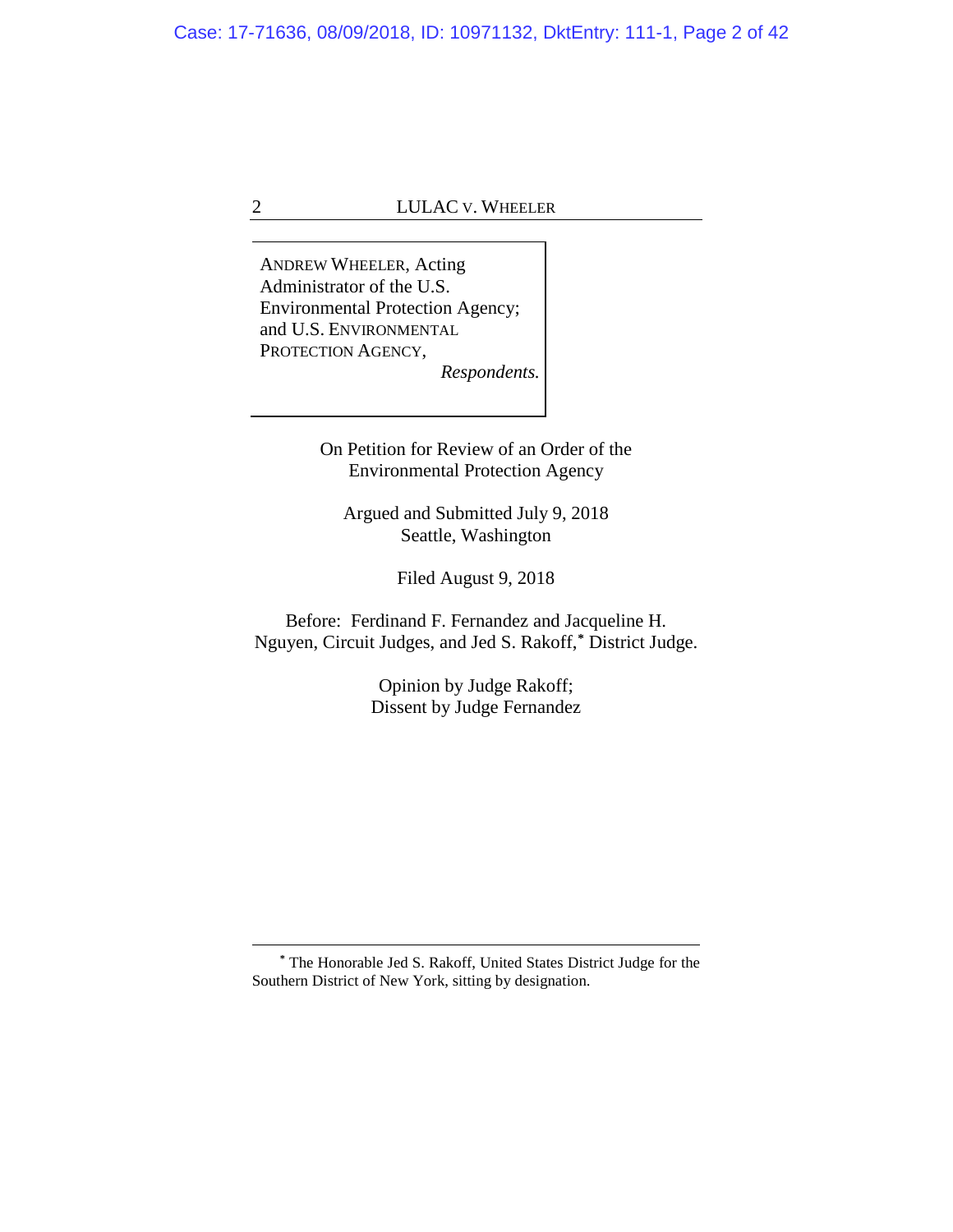# **SUMMARY[\\*\\*](#page-2-0)**

# **Pesticides**

The panel granted a petition for review, and vacated the Environmental Protection Agency's ("EPA") 2017 order maintaining a tolerance for the pesticide chlorpyrifos, and remanded to the EPA with directions to revoke all tolerances and cancel all registrations for chlorpyrifos within 60 days.

The Federal Food, Drug, and Cosmetic Act ("FFDCA") authorizes the EPA to regulate the use of pesticides on foods according to specific statutory standards, and grants the EPA a limited authority to establish tolerances for pesticides meeting statutory qualifications. The EPA is subject to safety standards in exercising its authority to register pesticides under the Federal Insecticide, Fungicide, and Rodenticide Act ("FIFRA").

The EPA argued that FFDCA's section  $346a(g)(2)$ 's administrative process deprived this Court of jurisdiction until the EPA issues a response to petitioner's administrative objections under section  $346a(g)(2)(C)$ , which it has not done to date.

The panel held that section 346a(h)(1) of the FFDCA does not "clearly state" that obtaining a section  $(g)(2)(C)$ order in response to administrative objections is a jurisdictional requirement. The panel held that section  $346a(h)(1)$  contains no jurisdictional label, is structured as a

<span id="page-2-0"></span>**<sup>\*\*</sup>** This summary constitutes no part of the opinion of the court. It has been prepared by court staff for the convenience of the reader.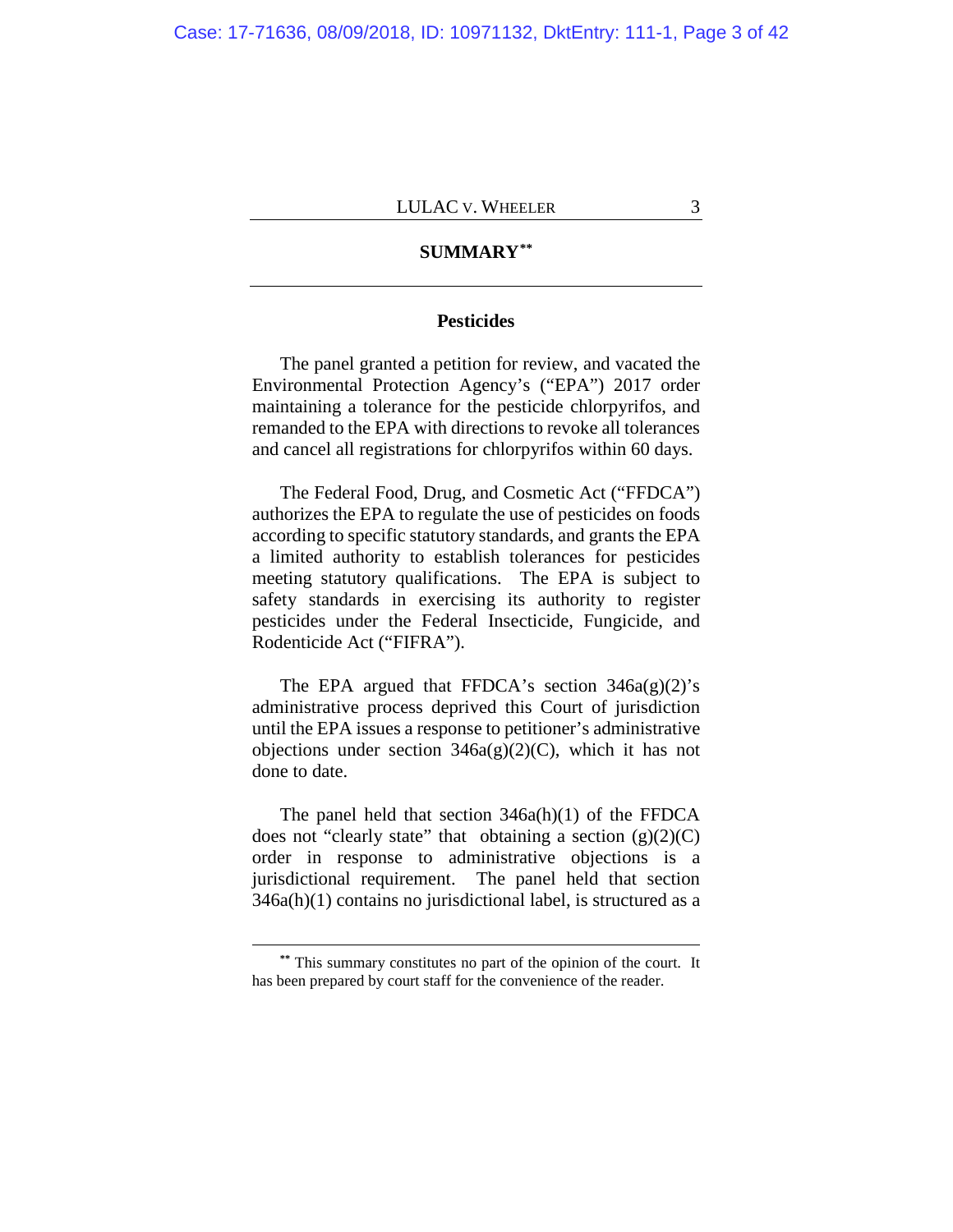limitation on the parties rather than the court, and only references an exhaustion process that is outlined in a separate section of the statute.

The panel held that in light of the strong individual interests against requiring exhaustion and weak institutional interests in favor of it, petitioners need not exhaust their administrative objections and were not precluded from raising issues on the merits.

Turning to the merits, the panel held that there was no justification for the EPA's decision in its 2017 order to maintain a tolerance for chlorpyrifos in the face of scientific evidence that its residue on food causes neurodevelopmental damage to children. The panel further held that the EPA cannot refuse to act because of possible contradiction in the future by evidence. The panel held that the EPA was in direct contravention of the FFDCA and FIFRA.

Judge Fernandez dissented. Judge Fernandez would hold that there is no jurisdiction over the petition for review under FFDCA and FIFRA, and dismiss the petition.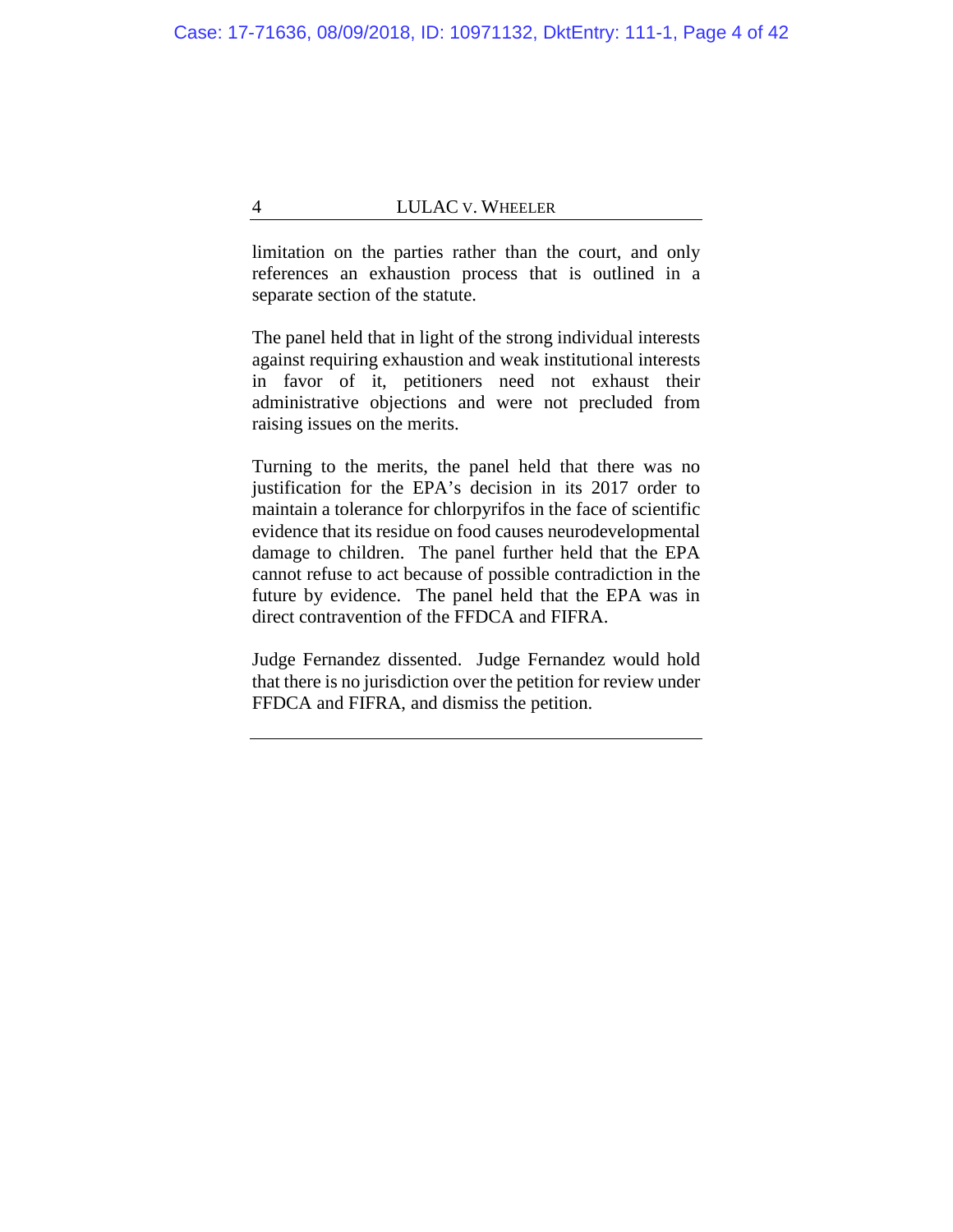#### **COUNSEL**

Patti A. Goldman (argued), Marisa C. Ordonia, and Kristen L. Boyles, Earthjustice, Seattle, Washington, for Petitioners.

Frederick A. Brodie (argued), Assistant Solicitor General; Andrea Oser, Deputy Solicitor General; Barbara D. Underwood, Attorney General; Office of the Attorney General, Albany, New York; Brian E. Frosh, Attorney General; Steven M. Sullivan, Solicitor General; Office of the Attorney General, Baltimore, Maryland; Thomas J. Donovan Jr., Attorney General; Nicholas F. Persampieri, Assistant Attorney General; Office of the Attorney General, Montpelier, Vermont; Robert W. Ferguson, Attorney General; William R. Sherman, Counsel for Environmental Protection; Attorney General's Office, Seattle, Washington; Maura Healey, Attorney General; I. Andrew Goldberg, Assistant Attorney General; Environmental Protection Division, Office of the Attorney General, Boston, Massachusetts; Karl A. Racine, Attorney General; Brian R. Caldwell, Assistant Attorney General; Office of the Attorney General, Washington, D.C.; Xavier Becerra, Attorney General; Susan S. Fiering, Supervising Deputy Attorney General; Reed Sato, Deputy Attorney General; Office of the Attorney General, Sacramento, California; Russell A. Suzuki, Acting Attorney General; Wade H. Hargrove III, Deputy Attorney General; Health and Human Services Division, Department of the Attorney General, Honolulu, Hawaii; for Intervenors.

Phillip R. Dupré (argued) and Erica M. Zilioli, Attorneys, Environmental Defense Section; Jeffrey H. Wood, Acting Assistant Attorney General; Environment and Natural Resources Division, United States Department of Justice, Washington, D.C.; Mark Dyner, Office of the General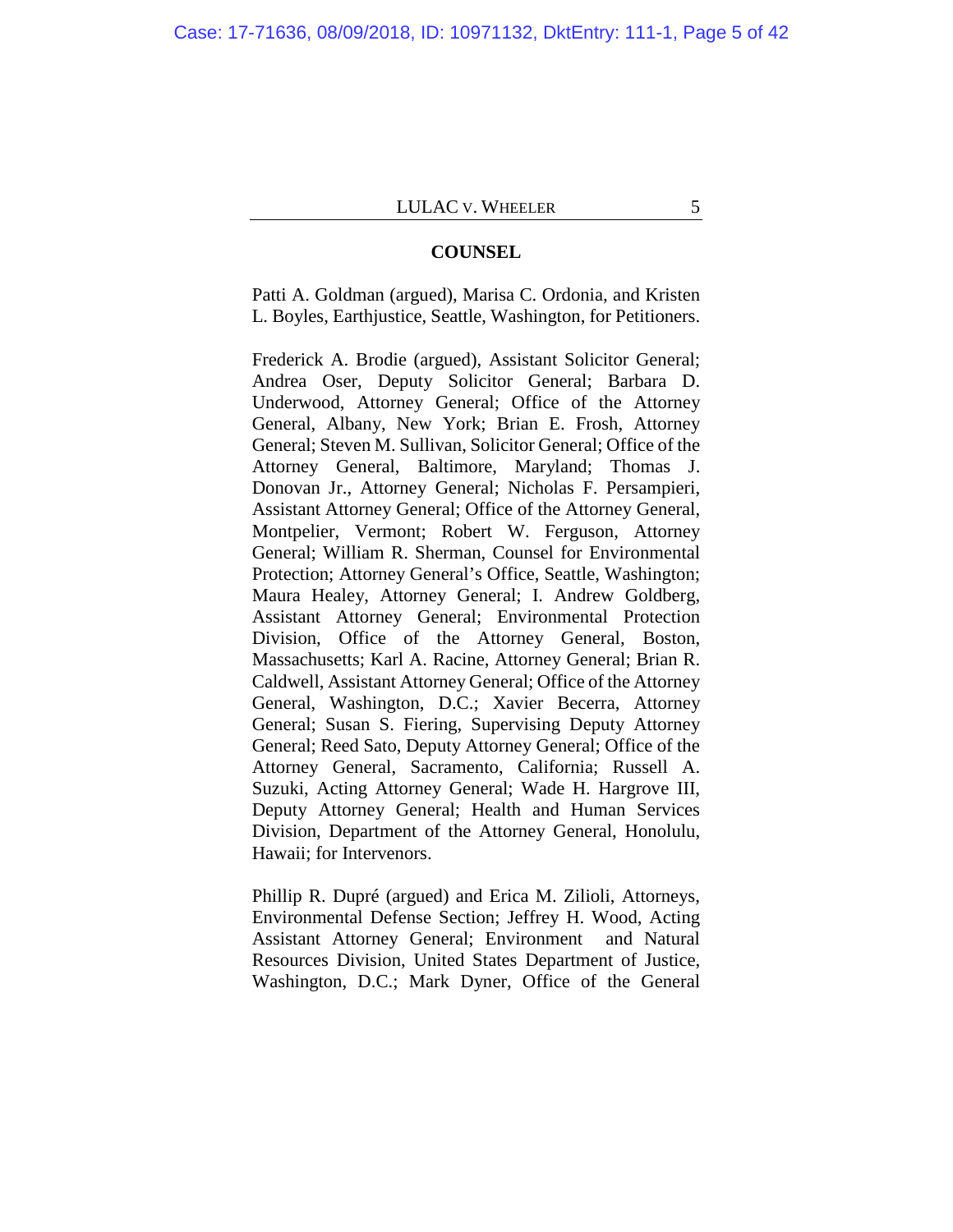Counsel, United States Environmental Protection Agency, Washington, D.C.; for Respondents.

Donald C. McLean, Stanley H. Abramson, Kathleen R. Heilman, and Sylvia G. Costelloe, Arent Fox LLP, Washington, D.C., for Amicus Curiae Dow Agrosciences LLC.

Susan J. Kraham and Edward Lloyd, Columbia Environmental Clinic, Morningside Heights Legal Services, New York, New York, for Amicus Curiae Congressman Henry Waxman.

Shaun A. Goho, Emmett Environmental Law & Policy Clinic, Harvard Law School, Cambridge, Massachusetts, for Amici Curiae Health Professional Organizations.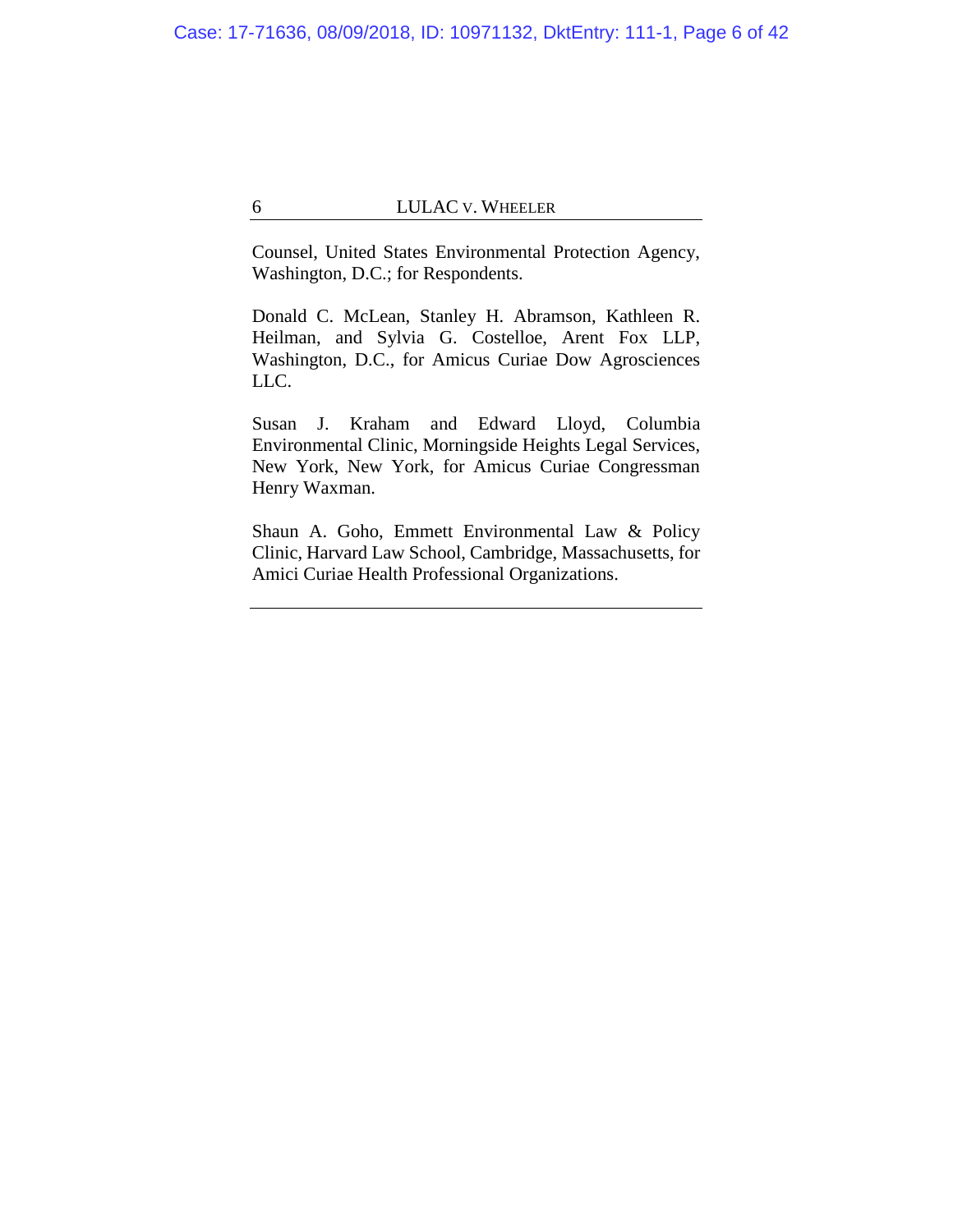#### **OPINION**

# RAKOFF, District Judge:

Over nearly two decades, the U.S. Environmental Protection Agency ("EPA") has documented the likely adverse effects of foods containing the residue of the pesticide chlorpyrifos on the physical and mental development of American infants and children, often lasting into adulthood. In such circumstances, federal law commands that the EPA ban such a pesticide from use on food products unless "there is a reasonable certainty that no harm will result from aggregate exposure to the pesticide." 21 U.S.C. § 346a(b)(2)(A)(ii). Yet, over the past decade and more, the EPA has stalled on banning chlorpyrifos, first by largely ignoring a petition properly filed pursuant to law seeking such a ban, then by temporizing in response to repeated orders by this Court to respond to the petition, and, finally, in its latest tactic, by denying outright our jurisdiction to review the ultimate denial of the petition, even while offering no defense on the merits. If Congress's statutory mandates are to mean anything, the time has come to put a stop to this patent evasion.

Petitioners seek review of an EPA order issued March 29, 2017 (the "2017 Order" or "Order") that denied a 2007 petition to revoke "tolerances," i.e. limited allowances, for the use of chlorpyrifos on food products. Petitioners argue that the EPA does not have the authority to maintain the tolerances for chlorpyrifos under the Federal Food, Drug, and Cosmetic Act ("FFDCA"), which authorizes the EPA to "leave in effect a tolerance for a pesticide chemical residue in or on a food only if the Administrator determines that the tolerance is safe"—with "safe," in turn, defined to mean that the EPA "has determined that there is a reasonable certainty that no harm will result from aggregate exposure to the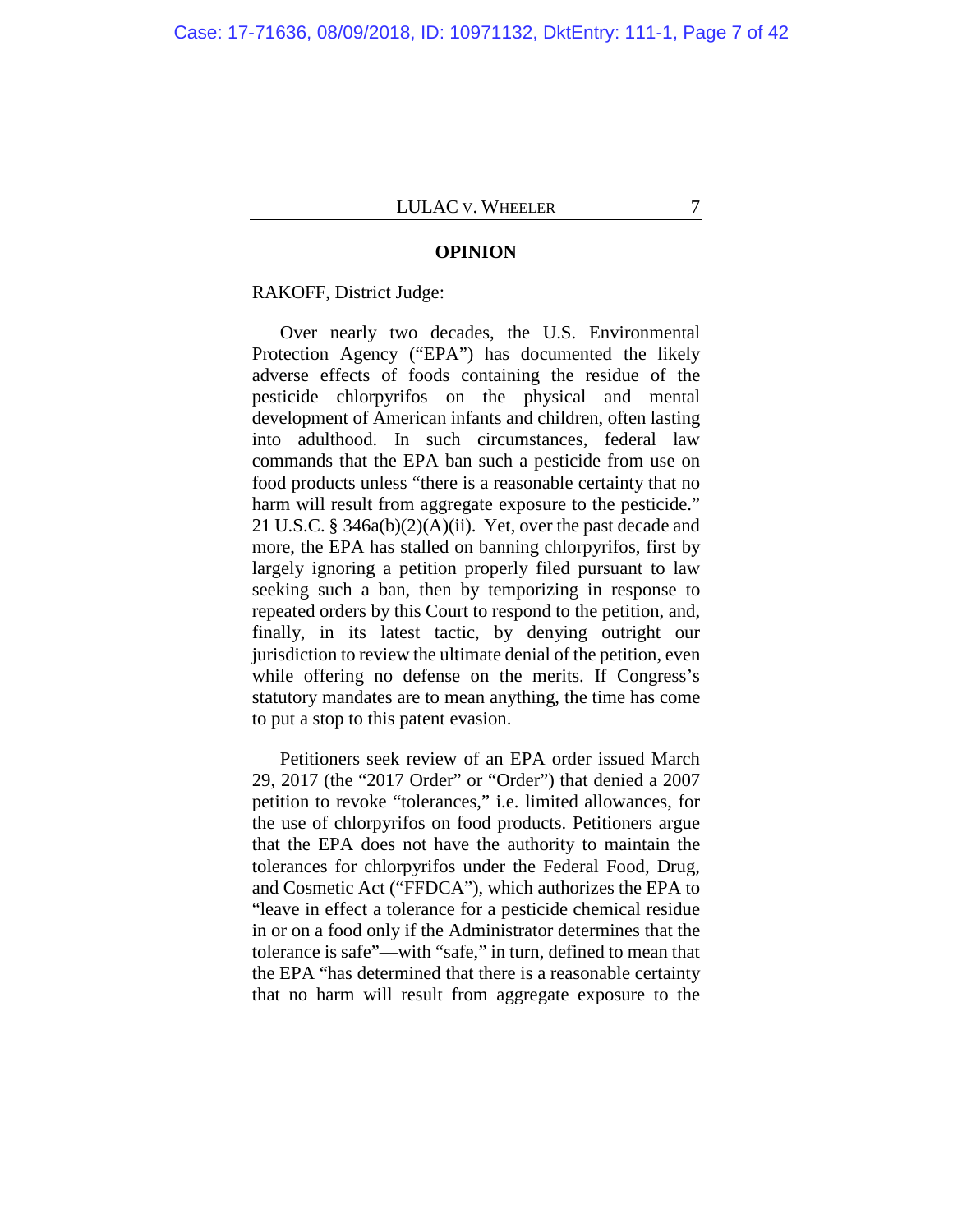pesticide chemical residue." 21 U.S.C. § 346a(b)(2)(A)(i)– (ii). Respondent, the EPA, has never made any such determination and, indeed, has itself long questioned the safety of permitting chlorpyrifos to be used within the allowed tolerances. The EPA, therefore, does not defend the 2017 Order on the merits. Instead, the EPA argues that, despite petitioners having properly-filed administrative objections to the 2017 Order more than a year ago, and despite the statutory requirement that the EPA respond to such objections "as soon as practicable," the EPA's utter failure to respond to the objections deprives us of jurisdiction to adjudicate whether the EPA exceeded its statutory authority in refusing to ban use of chlorpyrifos on food products.

We hold that obtaining a response to objections before seeking review by this Court is a claim-processing rule that does not restrict federal jurisdiction, and that can, and here should, be excused. There being no other reason not to do so, we grant the petition on the merits.

#### BACKGROUND

## A. *The Statutory Framework*

The FFDCA authorizes the EPA to regulate the use of pesticides on foods according to specific statutory criteria. 21 U.S.C. §§ 301–399i. The FFDCA prescribes that food with "any pesticide chemical residue . . . shall be deemed unsafe" and barred from movement in interstate commerce. *Id.* § 346a(a)(1). However, it grants the EPA a limited authority to establish tolerances for pesticides meeting statutory qualifications, enabling foods bearing residues of those pesticides within these tolerances to move in interstate commerce. *See id.* § 346a(a), (a)(4), (b)(1).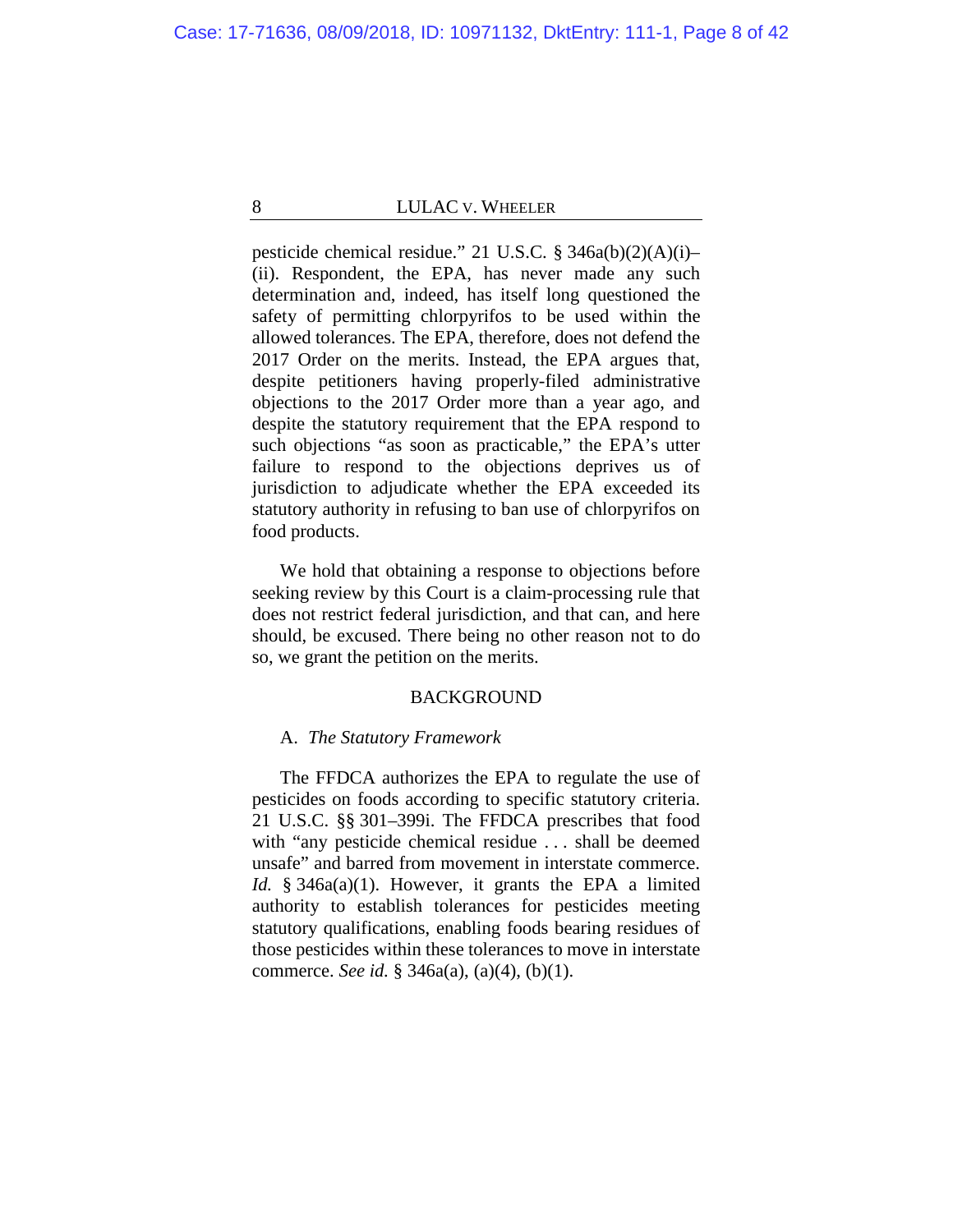The EPA's ability to establish tolerances depends on a safety finding. "The Administrator may establish or leave in effect a tolerance . . . only if the Administrator determines that the tolerance is safe." *Id.* §  $346a(b)(2)(A)(i)$ . A tolerance qualifies as safe if "the Administrator has determined that there is a *reasonable certainty* that *no* harm will result from aggregate exposure to the pesticide chemical residue, including all anticipated dietary exposures and all other exposures for which there is reliable information." *Id.* § 346a(b)(2)(A)(ii) (emphasis added). To make such a determination, the EPA must perform a safety analysis to "ensure that there is a reasonable certainty that no harm will result to infants and children from aggregate exposure" and "publish a specific determination regarding the safety of the pesticide chemical residue for infants and children. *Id.*  $§ 346(b)(2)(C)(ii)(I)–(II).$  Furthermore, even after establishing a tolerance, the EPA bears continuous responsibility to ensure that the tolerance continues to satisfy the FFDCA's safety standard; the FFDCA provides that the Administrator may "leave in effect a tolerance . . . only if the Administrator determines that the tolerance is safe" and "shall modify or revoke a tolerance if the Administrator determines it is not safe." *Id.*  $\S$  346a(b)(2)(A)(i).

The EPA is subject to these same safety standards in exercising its authority to register pesticides under the Federal Insecticide, Fungicide, and Rodenticide Act ("FIFRA"). *See* 7 U.S.C. § 136a(a). The EPA Administrator must register a pesticide—which is a requirement for pesticides to be distributed or sold—when, among other qualifications, the pesticide does not have "unreasonable adverse effects on the environment." *Id.* § 136a(c)(5) (D). FIFRA incorporates the FFDCA's safety standard into the definition of "unreasonable adverse effects" to include "a human dietary risk from residues that result from a use of a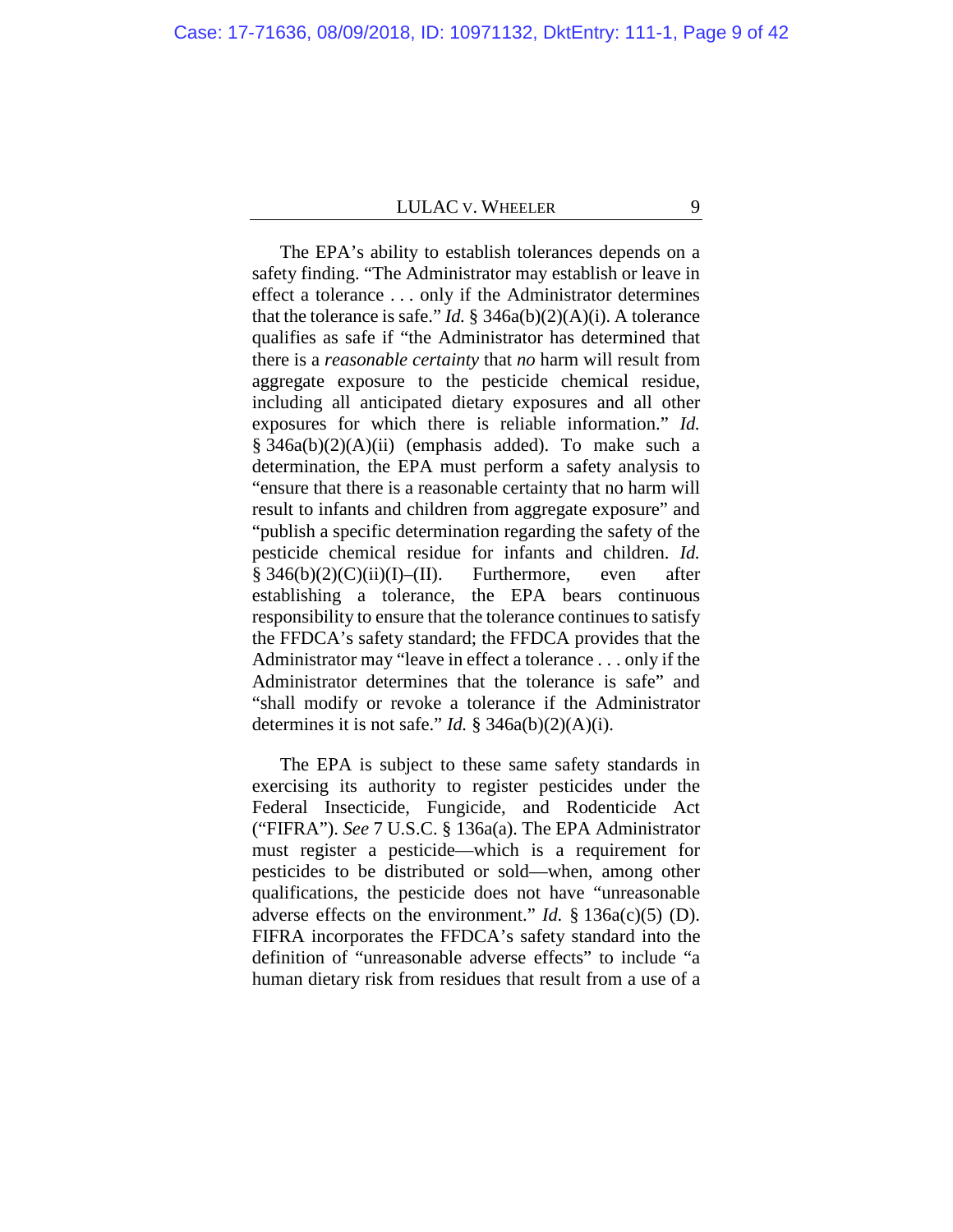pesticide in or on any food inconsistent with the standard under [the FFDCA]." *Id.* § 136(bb). FIFRA requires the EPA to reevaluate pesticides periodically after approval. *Id.*

While the EPA can act on its own initiative to establish, modify or revoke a tolerance under the FFDCA, 21 U.S.C. § 346a(e)(1), "[a]ny person may file . . . a petition proposing the issuance of [such] a regulation." *Id.* § 346a(d)(1). After "due consideration," the EPA Administrator must issue either a proposed or final regulation or an order denying the petition. *Id.* § 346a(d)(4)(A). After this response, "any person may file objections thereto with the Administrator." *Id.* § 346a(g)(2)(A). The FFDCA directs that the Administrator "shall issue an order [known as a " $g(2)(C)$ ] order"] stating the action taken upon each . . . objection" "[a]s soon as practicable." *Id.* § 346a(g)(2)(C). "[A]ny person who will be adversely affected" by that order or the underlying regulation "may obtain judicial review by filing in the United States Court of Appeals" a petition for review. *Id.* § 346a(h)(1).

## B. *The History of this Litigation*

This case arises from a 2007 petition filed under 21 U.S.C. § 346a(d) proposing that the EPA revoke tolerances for the pesticide chlorpyrifos (the "2007 Petition" or the "Petition"). Chlorpyrifos, an organophosphate pesticide initially developed as a nerve gas during World War II, was approved in 1965 in the United States as a pesticide for agricultural, residential, and commercial purposes. Chlorpyrifos kills insects by suppressing acetelycholinestrerase, an enzyme that acts as a neurotransmitter in various organisms, including humans. The EPA has set chlorpyrifos residue tolerances for 80 food crops, including fruits, nuts, and vegetables. *See* 40 C.F.R. § 180.342. The 2007 Petition, filed by the Pesticide Action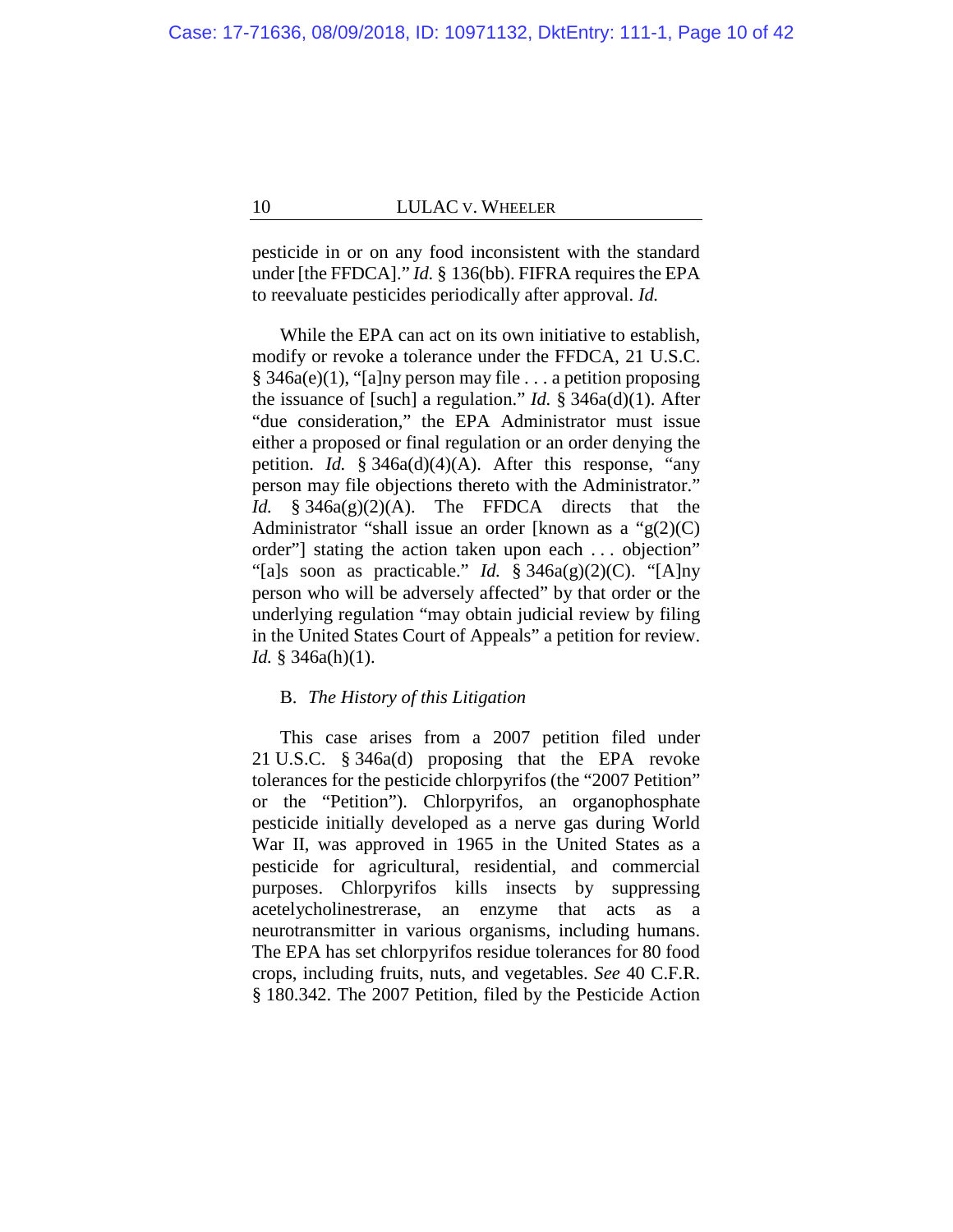Network North America ("PANNA") and the Natural Resources Defense Council ("NRDC"), presented scientific studies showing that children and infants who had been exposed prenatally to low doses of chlorpyrifos suffer harms such as reduced IQ, attention deficit disorders, and delayed motor development, that last into adulthood.

Prior to the Petition's filing, the EPA already had concerns about chlorpyrifos. After reviewing the registration for chlorpyrifos in 1998 under the amended FFDCA's heightened safety standards that required considering cumulative exposure and the specific risks to children, the EPA cancelled all residential uses. Although the EPA continued to allow the use of chlorpyrifos as a pesticide on food crops, *see* 40 C.F.R. § 180.342, it required that "risk mitigation measures" be implemented while a full reassessment of chlorpyrifos was undertaken, as continued usage of chlorpyrifos without additional precautions "would present risks inconsistent with FIFRA." EPA 738-R-01-007 "Interim Reregistration Eligibility Decision for Chlorpyrifos" (Feb. 2002)). This "interim reregistration" also announced future plans to reduce or revoke entirely chlorpyrifos tolerance levels for certain crops, citing "acute dietary risks" for "infants, all children, and nursing females." *Id*.

Despite these earlier expressions of concern, the EPA failed to take any decisive action in response to the 2007 Petition, notwithstanding that the EPA's own internal studies continued to document serious safety risks associated with chlorpyrifos use, particularly for children. A 2008 EPA Science Issue Paper, reviewing existing scientific studies, "preliminarily concluded that chlorpyrifos likely played a role" in low birth rate and delays in infant mental development observed in human cohort studies. A Science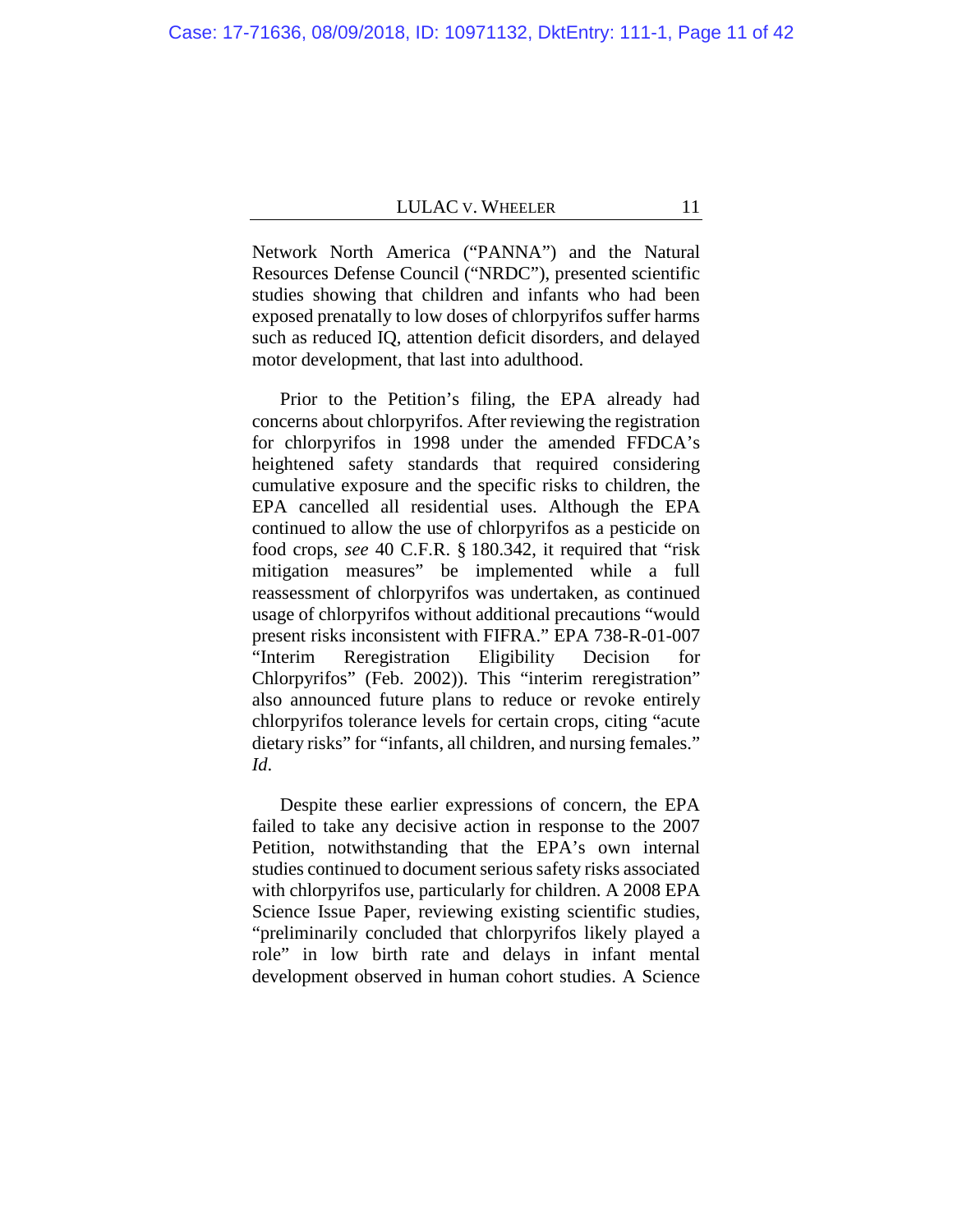Advisory Panel convened in 2008 concurred that chlorpyrifos exposures "can lead to neurochemical and behavioral alterations [in the young] that persist into adulthood." A Science Advisory Panel convened in 2011 found "persuasive" evidence "that there are enduring effects on the Central Nervous System . . . from chlorpyrifos exposure at or above 1.0 mg/kg," and that chlorpyrifos exposure is associated with adverse neurodevelopmental effects in children, including abnormal reflexes, pervasive development disorder, and attention and behavior problems.

Yet, even after all of these EPA studies, by 2012 the EPA still had not responded to the 2007 Petition. PANNA and NRDC thereupon petitioned this Court for a writ of mandamus to force the EPA to take action. We initially dismissed the mandamus petition, without prejudice to its renewal, based on the EPA's representation that it had a "concrete timeline for final agency action" to be taken on the 2007 Petition by February 2014. *In re PANNA*, 532 F. App'x 649, 651 (9th Cir. 2013). When the EPA failed to respond to the 2007 Petition by September 2014, PANNA and NRDC again petitioned for mandamus, which we granted, ordering the EPA to issue a final response on the 2007 Petition by October 2015. *In re PANNA*, 798 F.3d 809, 815 (9th Cir. 2015).**[1](#page-11-0)** We found the EPA's delay in responding to the 2007 Petition "egregious," especially "[i]n view of [the] EPA's own assessment of the dangers to human health posed by this pesticide," noting that the EPA had recently "reported that chlorpyrifos poses such a significant threat to water supplies that a nationwide ban on the pesticide may be justified." *Id.* at 811, 814.

<span id="page-11-0"></span>**<sup>1</sup>** Unless otherwise indicated, case quotations omit all internal quotation marks, alterations, footnotes, and citations.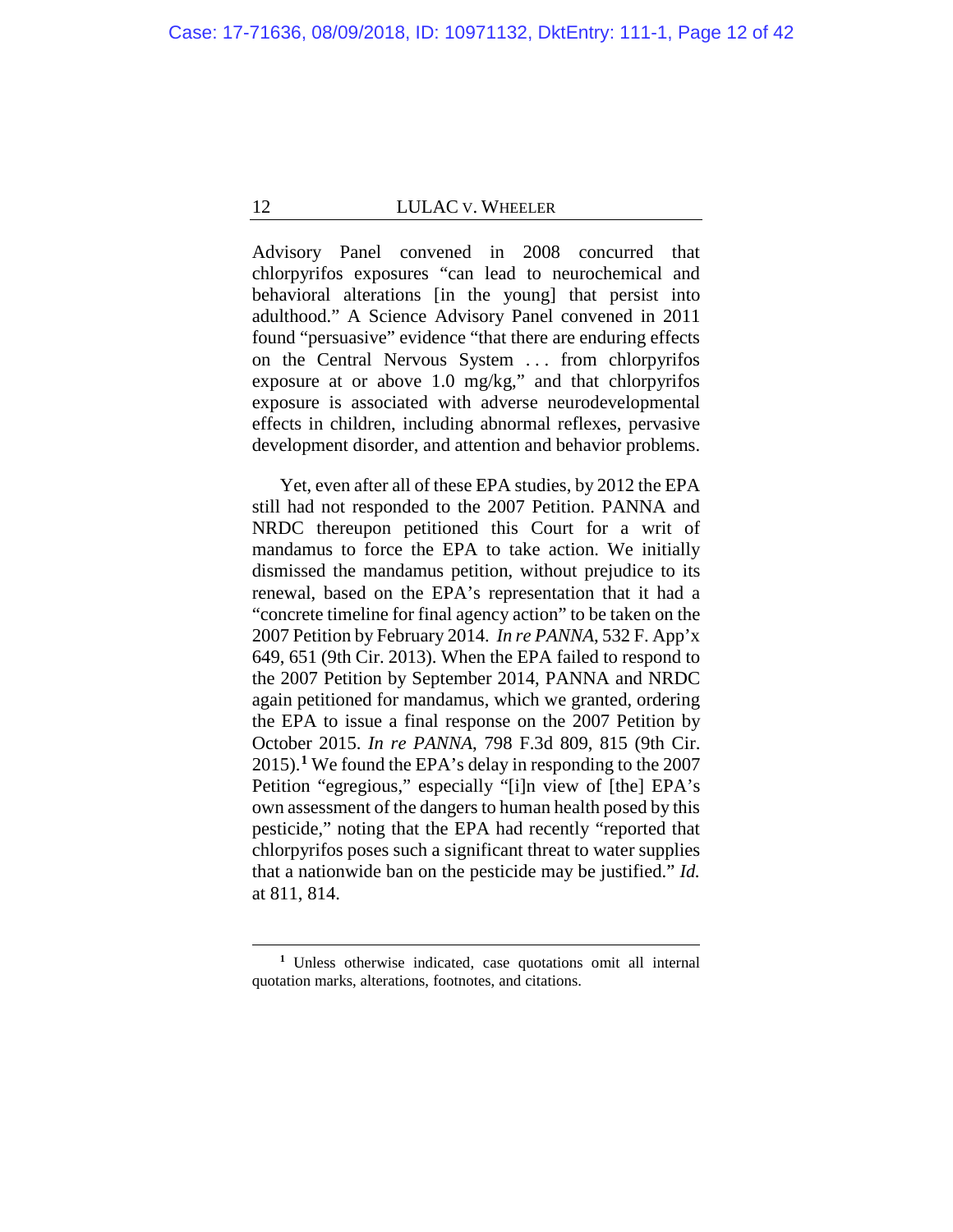Notwithstanding the deadline set by this Court, the EPA did not initially respond to the 2007 Petition until November 2015, when it issued a proposed rule revoking all tolerances for chlorpyrifos. Chlorpyrifos; Tolerance Revocations, 80 Fed. Reg. 69,080 (Nov. 6, 2015); *see* 21 U.S.C.  $§ 346a(d)(4)(A)(ii)$ . Describing the various scientific studies' "consistency of finding neurodevelopmental effects" as "striking," *id.* at 69,090, the EPA stated that it was "unable to conclude that the risk from aggregate exposure from the use of chlorpyrifos meets the safety standard of [21 U.S.C. § 346a(b)(2)(A)(i)]" *id.* at 69,080.

Yet the EPA still equivocated and delayed. Accordingly, in December 2015, we ordered the EPA "to take final action by December 30, 2016 on its proposed revocation rule." *In re PANNA*, 808 F.3d 402, 402 (9th Cir. 2015). In June 2016, the EPA requested a six-month extension to continue scientific analysis, a request we characterized as "another variation on a theme of partial reports, missed deadlines, and vague promises of future action that has been repeated for the past nine years." *In re PANNA*, 840 F.3d 1014, 1015 (9th Cir. 2016). We found that a six-month delay was "not justified" in light of the previous time extensions and the EPA's "continued failure to respond to the pressing health concerns presented by chlorpyrifos," but granted a threemonth extension to March 2017. *Id.*

In the meantime, the EPA issued a 2016 Risk Assessment concluding that estimated dietary exposure to chlorpyrifos at existing tolerances exceeded what was acceptable for all population groups analyzed, with the highest risks for young children. The Risk Assessment found that scientific literature "as a whole provides evidence of long-lasting neurodevelopmental disorders" linked to chlorpyrifos exposure, with any remaining scientific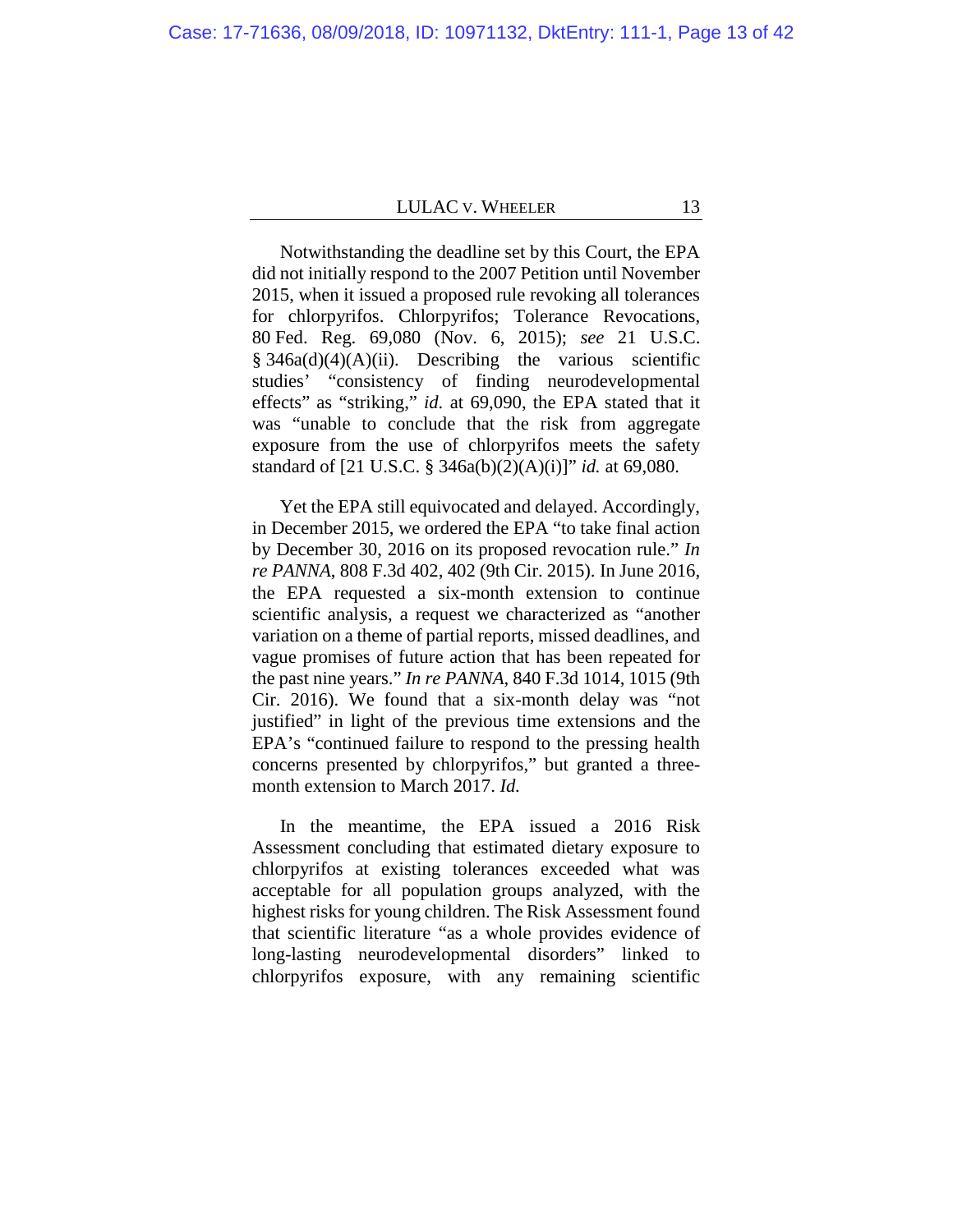uncertainties insufficient to "undermine or reduce the confidence in the findings of the epidemiology studies." The EPA concluded that its analysis of chlorpyrifos "continues to indicate that the risk from the potential aggregate exposure does not meet the FFDCA safety standard" and that "expected residues of chlorpyrifos on most individual food crops exceed the 'reasonable certainty of no harm' safety standard." Chlorpyrifos; Tolerance Revocations; Notice of Data Availability and Request for Comment, 81 Fed. Reg. 81,049, 81,050 (Nov. 17, 2016).

Then, in the Order at issue in this case, the EPA reversed its position and denied the 2007 Petition on the merits, leaving chlorpyrifos tolerances in effect. Chlorpyrifos; Order Denying PANNA and NRDC's Petition To Revoke Tolerances, 82 Fed. Reg. 16,581 (Apr. 5, 2017). The Order did not refute the agency's previous scientific findings on chlorpyrifos or its conclusion that chlorpyrifos violated the FFDCA safety standard. Instead, the EPA stated that it would not revoke tolerances as "the science addressing neurodevelopmental effects remains unresolved." *Id.* at 16,583. The EPA stated that it would not complete "any associated tolerance revocation of chlorpyrifos without first attempting to come to a clearer scientific resolution," *id.*, and claimed to have "discretion to determine the schedule" for reviewing the existing chlorpyrifos tolerances as long as it completed the chlorpyrifos registration review by FIFRA's deadline of October 1, 2022, *id.* at 16,590.

PANNA and NRDC moved for further mandamus relief in this Court, arguing that the 2017 Order failed to respond adequately to the 2007 Petition. We denied their motion as premature because the EPA had "done what we ordered it to do," i.e. responded to the 2007 Petition, since the 2017 Order formally denied it. *In re PANNA*, 863 F.3d 1131, 1132 (9th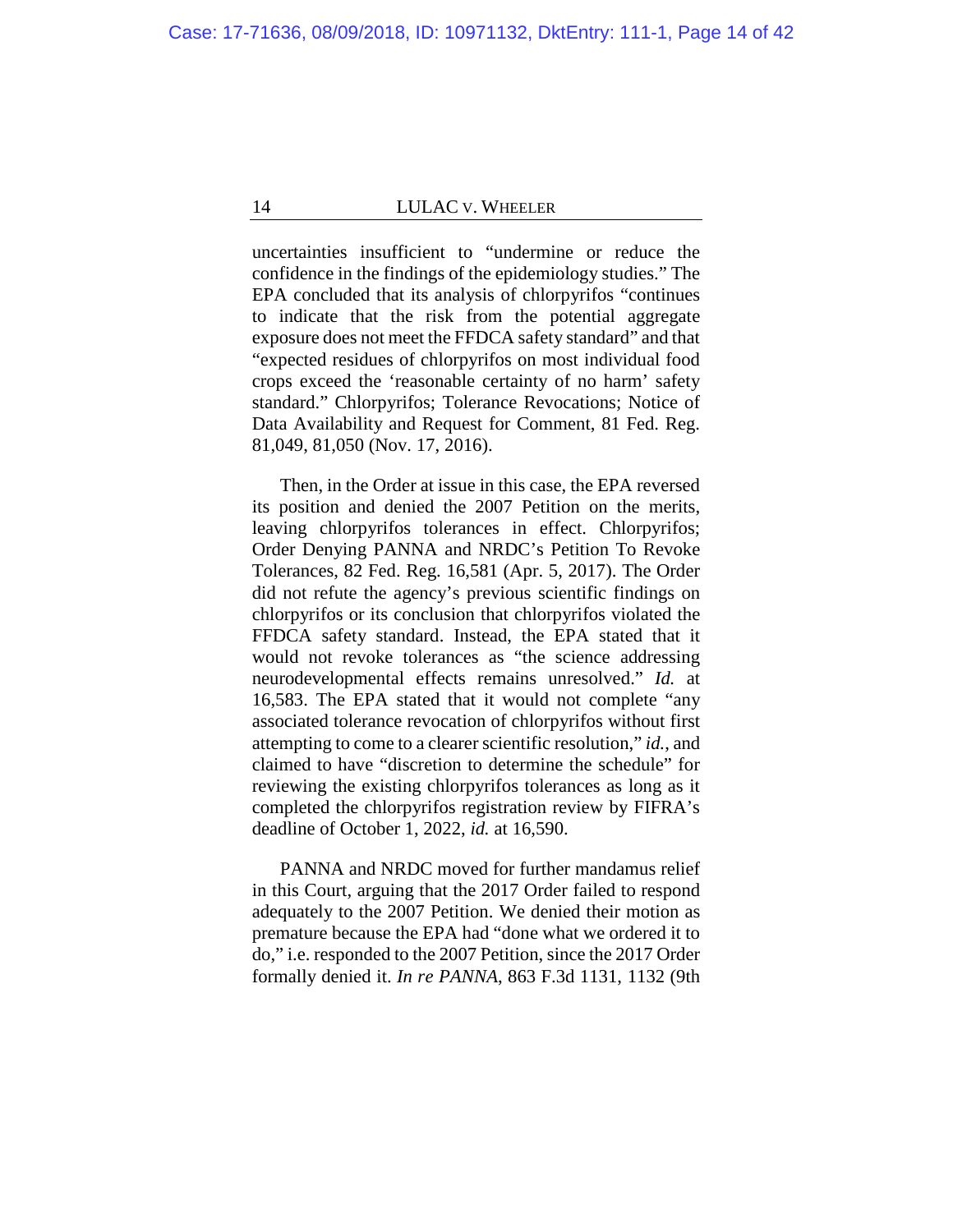Cir. 2017). Petitioners then petitioned this Court for review of the 2017 Order. Petitioners concurrently filed objections in the EPA's administrative review process. Thereafter, we permitted several states that had also filed objections to the Order to intervene in this matter.

The EPA does not defend this suit on the merits, but argues that  $\S 346a(g)(2)$ 's administrative process deprives this Court of jurisdiction until the EPA issues a response to petitioners' administrative objections, *see* § 346a(g)(2)(C), which it has not done to date.

## DISCUSSION

#### A. *Jurisdiction*

The term "jurisdiction" refers specifically to "a court's adjudicatory authority." *Reed Elsevier, Inc. v. Muchnick*, 559 U.S. 154, 160 (2010). Therefore, "a rule should not be referred to as jurisdictional unless it governs a court's adjudicatory capacity, that is, its subject-matter or personal jurisdiction." *Henderson ex rel. Henderson v. Shinseki*, 562 U.S. 428, 435 (2011). In other words, "jurisdictional statutes speak to the power of the court rather than to the rights or obligations of the parties." *Landgraf v. USI Film Prods.*, 511 U.S. 244, 274 (1994).

The Supreme Court has emphasized the necessity of observing "the important distinctions between jurisdictional prescriptions and claim-processing rules." *Reed Elsevier*, 559 U.S. at 161. Claim-processing rules "seek to promote the orderly progress of litigation by requiring that the parties take certain procedural steps at certain specified times." *Henderson*, 562 U.S. at 435. Claim-processing rules may be "important and mandatory," but, as they do not "govern[] a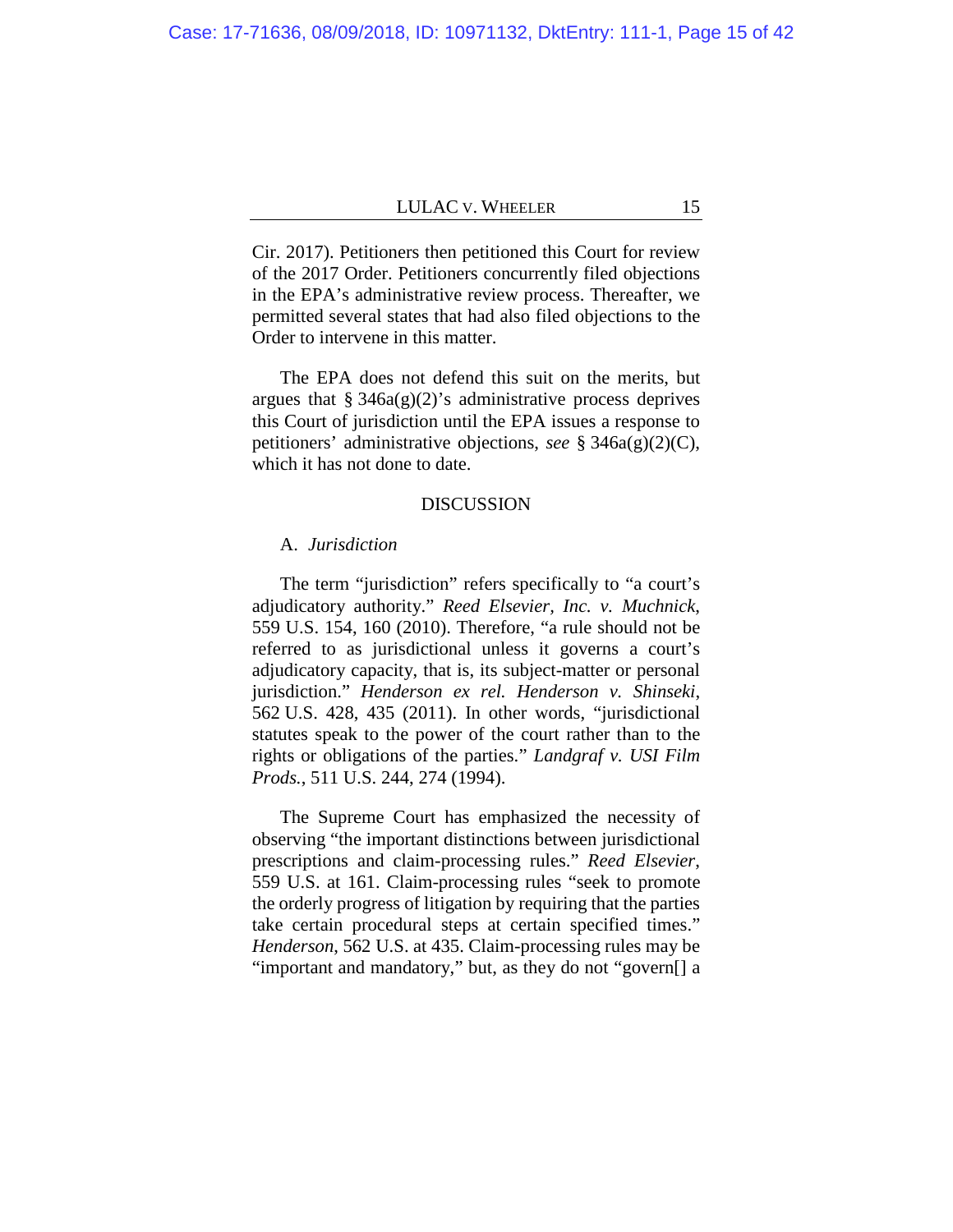court's adjudicatory capacity," they can be waived by the parties or the court. *Id.*

The Supreme Court has adopted a "bright line" test for determining when to classify statutory restrictions as jurisdictional. *Arbaugh v. Y&H Corp.*, 546 U.S. 500, 516 (2006). A rule qualifies as jurisdictional only if "Congress has clearly stated that the rule is jurisdictional." *Sebelius v. Auburn Reg'l Med. Ctr.*, 568 U.S. 145, 153 (2013). "[A]bsent such a clear statement," the Supreme Court has cautioned, "courts should treat the restriction nonjurisdictional in character," with the specific goal of "ward[ing] off profligate use of the term 'jurisdiction.'" *Id.* In considering whether Congress has spoken clearly, courts consider both the language of the statute and its "context, including . . . [past judicial] interpretation[s] of similar provisions." *Reed Elsevier*, 559 U.S. at 168.

"[T]hreshold requirements that claimants must complete, or exhaust, before filing a lawsuit" are typically "treated as nonjurisdictional." *Id.* at 166. Accordingly, "we have rarely found exhaustion statutes to be a jurisdictional bar." *McBride Cotton & Cattle Corp. v. Veneman*, 290 F.3d 973, 978 (9th Cir. 2002) (holding that requirement of "exhaust[ing] all administrative appeal procedures . . . before [a] person may bring an action in a court" was not jurisdictional); *see also Anderson v. Babbitt*, 230 F.3d 1158, 1162 (9th Cir. 2000) (same for provision that "[n]o decision which at the time of its rendition is subject to [administrative] appeal . . . shall be considered final so as to be agency action subject to judicial review"); *Rumbles v. Hill*, 182 F.3d 1064, 1067 (9th Cir. 1999) (same for provision that "[n]o action shall be brought . . . until such administrative remedies as are available are exhausted"),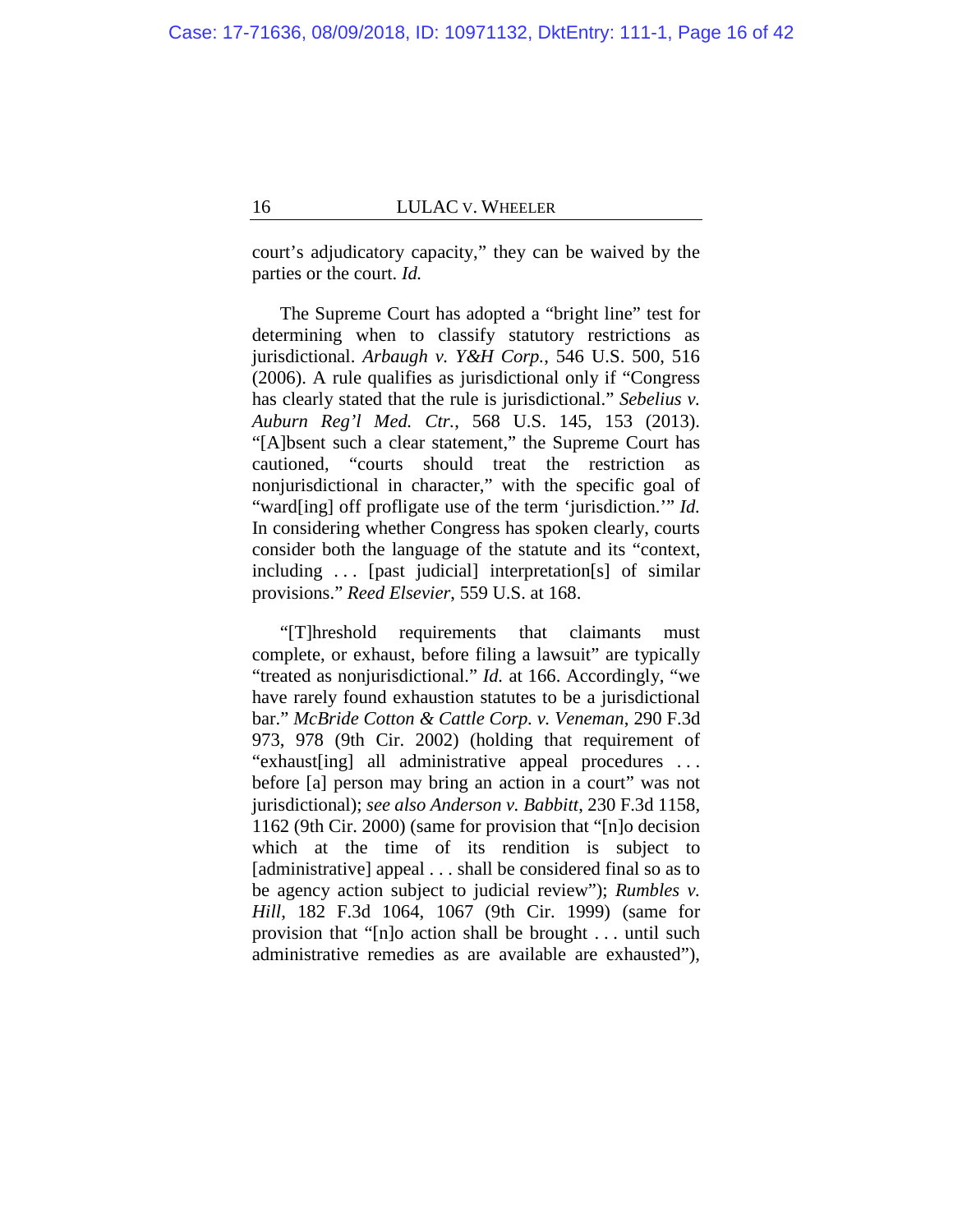Case: 17-71636, 08/09/2018, ID: 10971132, DktEntry: 111-1, Page 17 of 42

# LULAC V. WHEELER 17

*overruled on other grounds by Booth v. Churner*, 532 U.S. 731 (2001).

Section 346a(h)(1), the FFDCA's judicial review provision, provides:

> In a case of actual controversy as to the validity of any regulation issued under subsection (e) $(1)(C)$ , or any order issued under subsection  $(f)(1)(C)$  or  $(g)(2)(C)$ , or any regulation that is the subject of such an order, any person who will be adversely affected by such order or regulation may obtain judicial review by filing in the United States Court of Appeals for the circuit wherein that person resides or has its principal place of business, or in the United States Court of Appeals for the District of Columbia Circuit, within 60 days after publication of such order or regulation, a petition praying that the order or regulation be set aside in whole or in part.

The  $(g)(2)(C)$  order referenced above is the order "stating the action taken upon each such objection and setting forth any revision to the regulation or prior order that the Administrator has found to be warranted," which the EPA must issue at the conclusion of the administrative objections process outlined in § 346a(g)(2). *Id.* § 346a(g)(2)(C).

We must consider whether  $\S$  346a(h)(1) "clearly states" that obtaining a  $(g)(2)(C)$  order in response to administrative objections is a jurisdictional requirement. It does not. Section 346a(h)(1) "is written as a restriction on the rights of plaintiffs to bring suit, rather than as a limitation on the power of the federal courts to hear the suit." *Payne v.*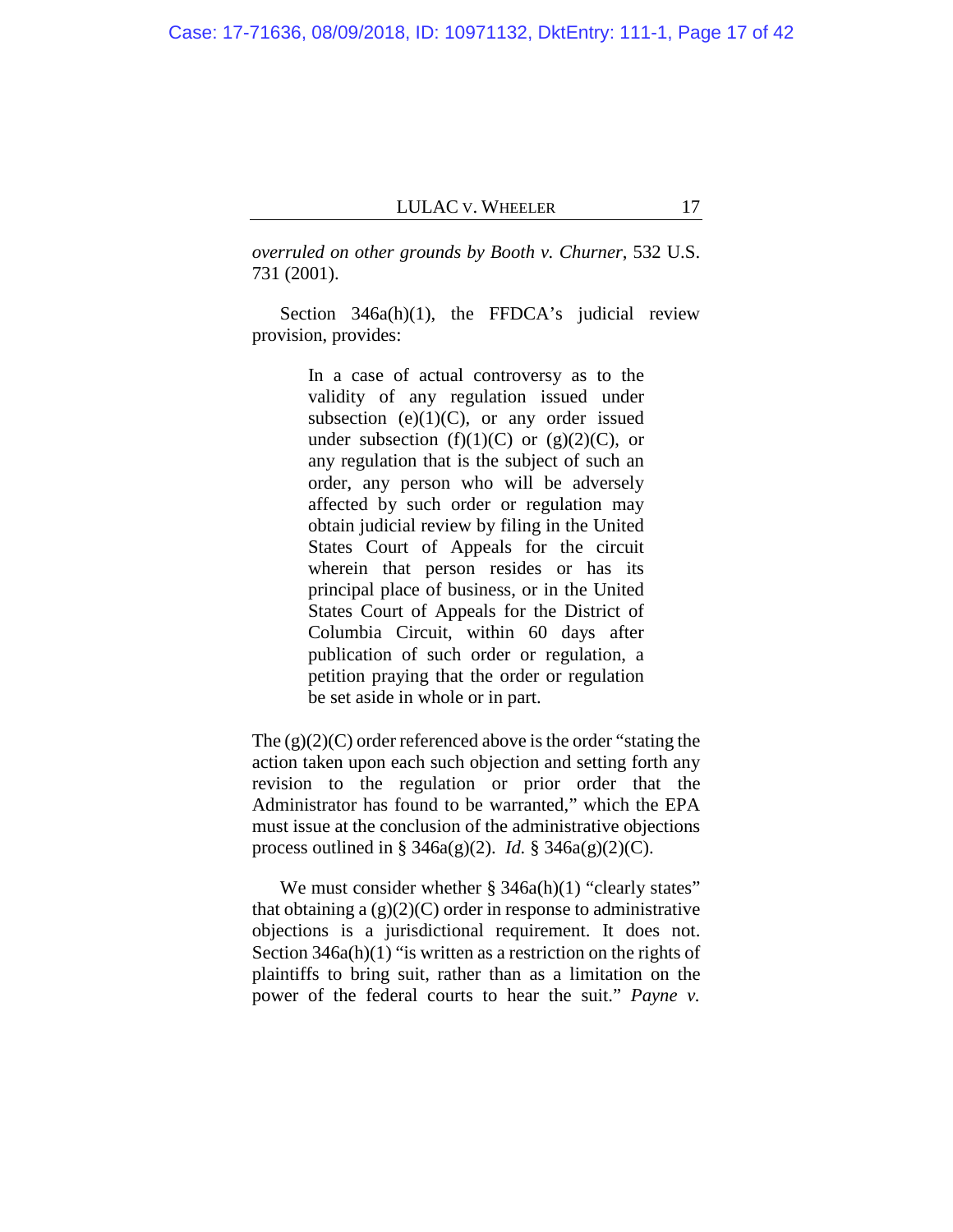*Peninsula Sch. Dist.*, 653 F.3d 863, 869 (9th Cir. 2011) (en banc). It delineates the process for a party to obtain judicial review, by filing suit in one of two venues within a specified time, not the adjudicatory capacity of those courts.

In *Henderson*, the Supreme Court evaluated a similarly structured provision, which provided that, "to obtain [judicial] review" of a final decision of the Board of Veterans' Appeals, "a person adversely affected . . .shall file a notice of appeal with the Court." 562 U.S. at 438. The Court found this language did "not suggest, much less provide clear evidence, that the provision was meant to carry jurisdictional consequences." *Id.* Similarly, in *Payne*, we held that an exhaustion requirement providing that "before the filing of a civil action  $\dots$ , the [administrative] procedures . . . shall be exhausted" was not a jurisdictional limit on the courts, but a requirement for plaintiffs that could be waived. 653 F.3d at 867, 869. Like the provision evaluated in *Payne*, the focus of § 346a(h)(1) on the requirements for petitioners "strongly suggests that the restriction may be enforced by defendants but that the exhaustion requirement may be waived or forfeited." *Id.* at 869.

Further, § 346a(h)(1) "does not speak in jurisdictional terms or refer in any way to the jurisdiction of the [federal] courts." *Zipes v. Trans World Airlines, Inc.*, 455 U.S. 385, 394 (1982). The word "jurisdiction" never appears. The reference to the United States Courts of Appeals "simply clarifies that, when determining in which court of competent jurisdiction they will file their claim, . . . litigants have a choice of venue." *Merritt v. Countrywide Fin. Corp.*, 759 F.3d 1023, 1038 (9th Cir. 2012) (classifying provision that an action "may be brought in any United States district court, or in any other court of competent jurisdiction" as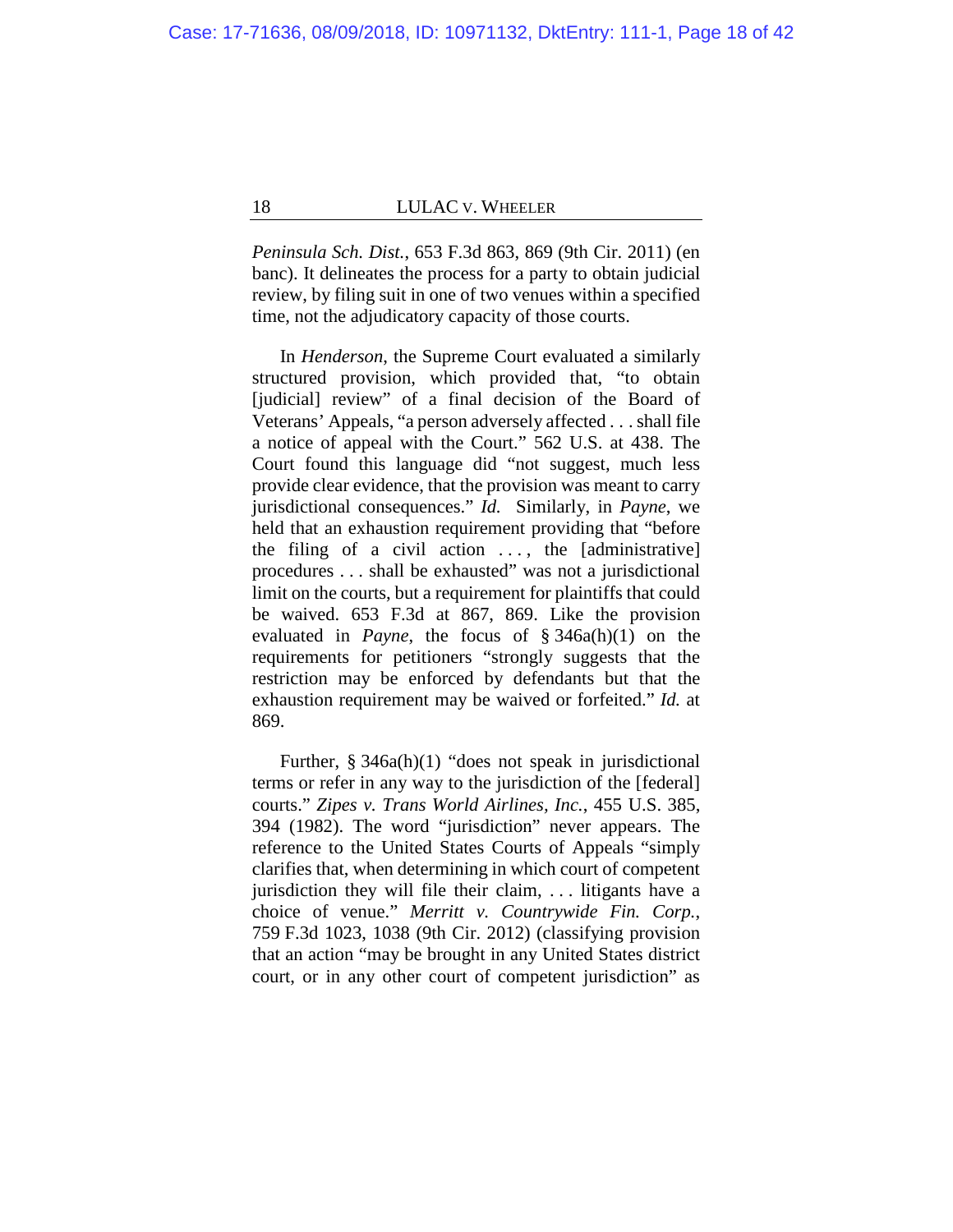non-jurisdictional claim-processing rule despite its being labeled "Jurisdiction of courts; limitations on actions").

Section 346a(h)(1) similarly lacks mandatory language with "jurisdictional import." *Auburn Reg'l Med. Ctr.*, 568 U.S. at 154. It merely provides that a person "*may* obtain judicial review." 21 U.S.C. § 346a(h)(1) (emphasis added). In *Auburn Regional Medical Center*, the Supreme Court evaluated a provision with similar language, which instructed that a health care provider "may obtain a hearing" by the Provider Reimbursement Review Board if "such provider files a request for a hearing within 180 days after notice of the intermediary's final determination." 568 U.S. at 154. The Court held that the provision did "not speak in jurisdictional terms" in part because it lacked "words with jurisdictional import" like "the mandatory word 'shall.'" *Id.* Similarly, this Court has held that "permissive, nonmandatory language such as .... 'may file' ... weighs considerably against a finding that [the provision] is jurisdictional." *Merritt*, 759 F.3d at 1037.

Aside from listing a  $(g)(2)(C)$  order as one of the orders available for judicial review, § 346a(h)(1) provides no indication that the administrative process required to produce a  $(g)(2)(C)$  order is a condition of the courts' jurisdiction. The objections process itself is detailed in Section  $346a(g)(2)$ , a separate provision focused entirely on administrative processes rather than on judicial review. The Supreme Court has repeatedly found that a requirement's "appear[ance] as an entirely separate provision" from the one concerning judicial review is a significant indicator of lack of Congressional intent to make that requirement jurisdictional. *Zipes*, 455 U.S. at 393–94; *see also Reed Elsevier*, 559 U.S. at 164; *Arbaugh*, 546 U.S. at 515.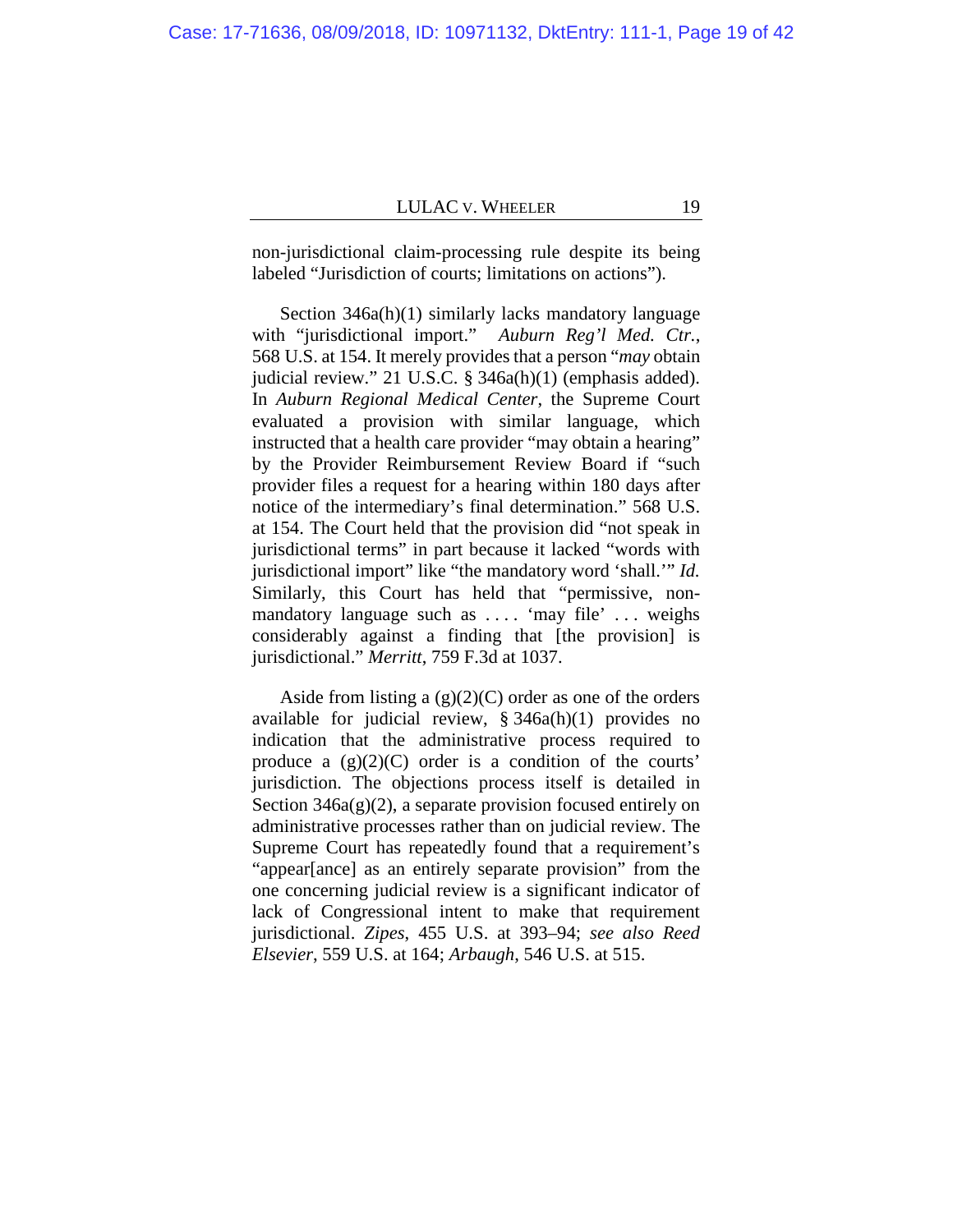The fact that  $(g)(2)(C)$  orders issued at the conclusion of administrative objections appear on  $\S$  346a(h)(1)'s list of orders for judicial review, while (d)(4)(A) orders issued in response to petitions do not, is not in itself suggestive as to whether obtaining a  $(g)(2)(C)$  order is a jurisdictional limitation. In evaluating statutes that similarly list administrative actions available for judicial review, the Supreme Court has observed that "[t]he mere fact that some acts are made reviewable should not suffice to support an implication of exclusion as to others." *Verizon Md., Inc. v. Pub. Serv. Comm'n*, 535 U.S. 635, 643 (2002). "The right to review is too important to be excluded on such slender and indeterminate evidence of legislative intent." *Abbott Labs. v. Gardner*, 387 U.S. 136, 141 (1967), *abrogated on other grounds by Califano v. Sanders*, 430 U.S. 99, 105 (1977).

The Dissent finds the language of § 346a(h)(5) suggestive of a Congressional intent to "preclude[] possible bypassing of the  $\S$  346a(g)(2) provisions." Dissent at [37.](#page-36-0) We disagree. Section 346a(h)(5) provides that "[a]ny issue as to which review is or was obtainable under this subsection shall not be the subject of judicial review under any other provision of law." This is a limitation on the availability of judicial review under *other* statutory provisions, not a pronouncement as to the internal requirements of § 346a(h)(1) jurisdiction. Similarly, *NRDC v. Johnson*, 461 F.3d 164 (2006), the Second Circuit case cited by the Dissent to support its position that  $\S$  346a(h)(5) limits this Court's jurisdiction, is inapposite. In that case, the Second Circuit held that "Section 346a(h) limits judicial review *to the courts of appeals*," rejecting an attempt by plaintiffs to challenge a tolerance by filing directly in federal *district*  court under the APA, rather than filing in a federal appellate court pursuant to § 346a(h)(1). *Id.* at 173 (emphasis added). While *Johnson* also stated that § 346a(h) "forecloses such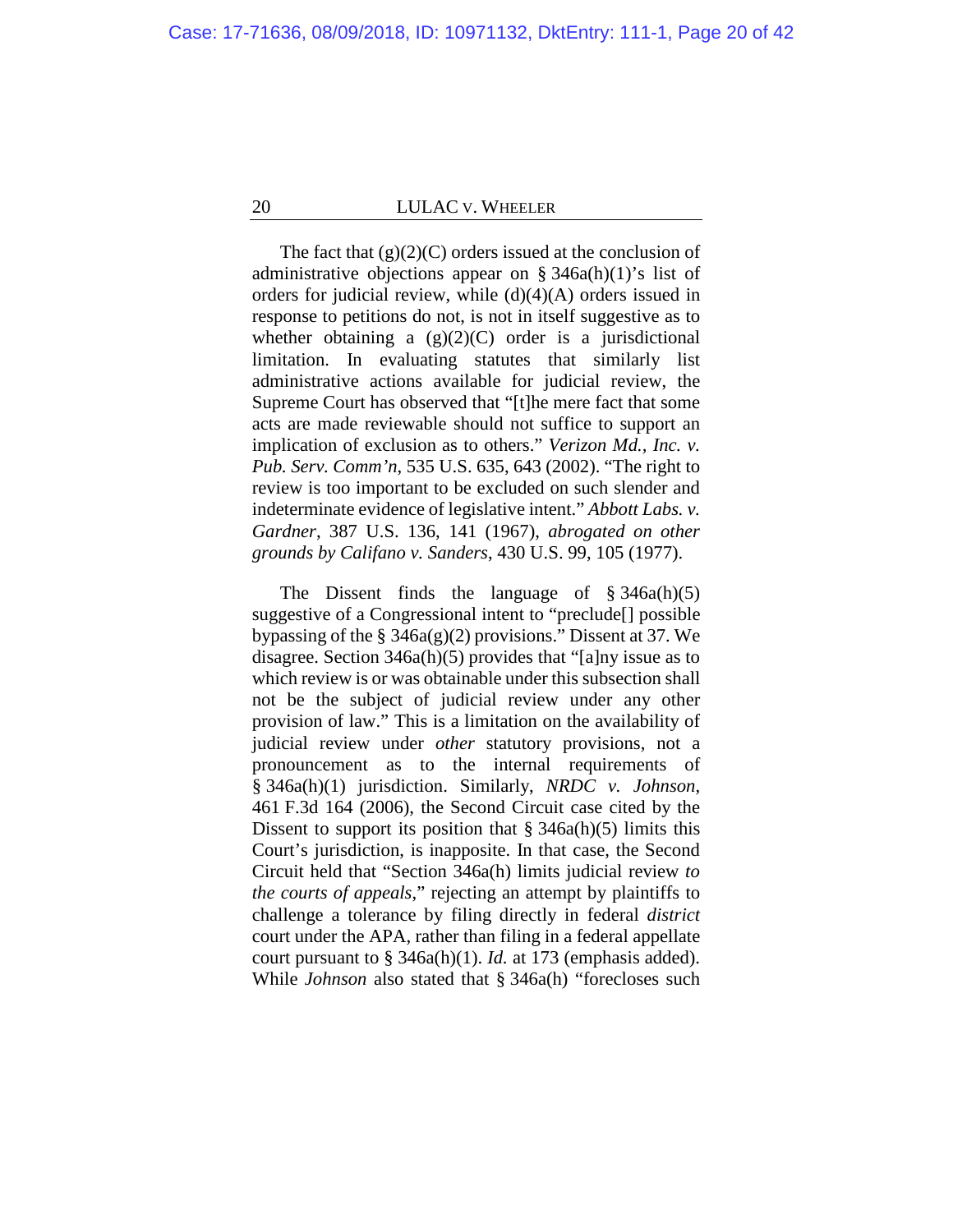[appellate court] review prior to the exhaustion of administrative remedies," *id.*, this was pure dictum and particularly inapposite here, since the question of whether such exhaustion was jurisdictional was not presented in that case, which expressly was concerned only with whether "decisions to leave tolerances in effect are reviewable in the district courts." *Id.* at 167.

We are also mindful what it would mean for future review of EPA decisions if we were to find obtaining a  $(g)(2)(C)$  order to be a jurisdictional requirement. In seeking to "bring some discipline" to the classification of provisions as jurisdictional, the Supreme Court has repeatedly considered how the classification of the rule in question would impact future claims. *See Auburn Reg'l Med. Ctr.*, 568 U.S. at 153–54 (examining "what it would mean" for the review process if a provision were found jurisdictional); *see also Henderson*, 562 U.S. at 434 (addressing the "considerable practical importance" that attaches to the jurisdictional label, including how jurisdictional rules "may . . . result in the waste of judicial resources and may unfairly prejudice litigants"). The impact of a jurisdictional finding must be considered within the context of the administrative process Congress was establishing in the relevant statute, and the values that process was meant to protect. For example, in *Henderson*, the Supreme Court addressed the impact of a jurisdictional finding on the process established by Congress for adjudicating veterans' benefits claims considering the "solicitude of Congress for veterans" reflected in the review scheme. *Id.*

Applying this analysis to the present case, a jurisdictional finding would mean that under no circumstances could persons obtain judicial review of a denial of a petition prior to an EPA response to an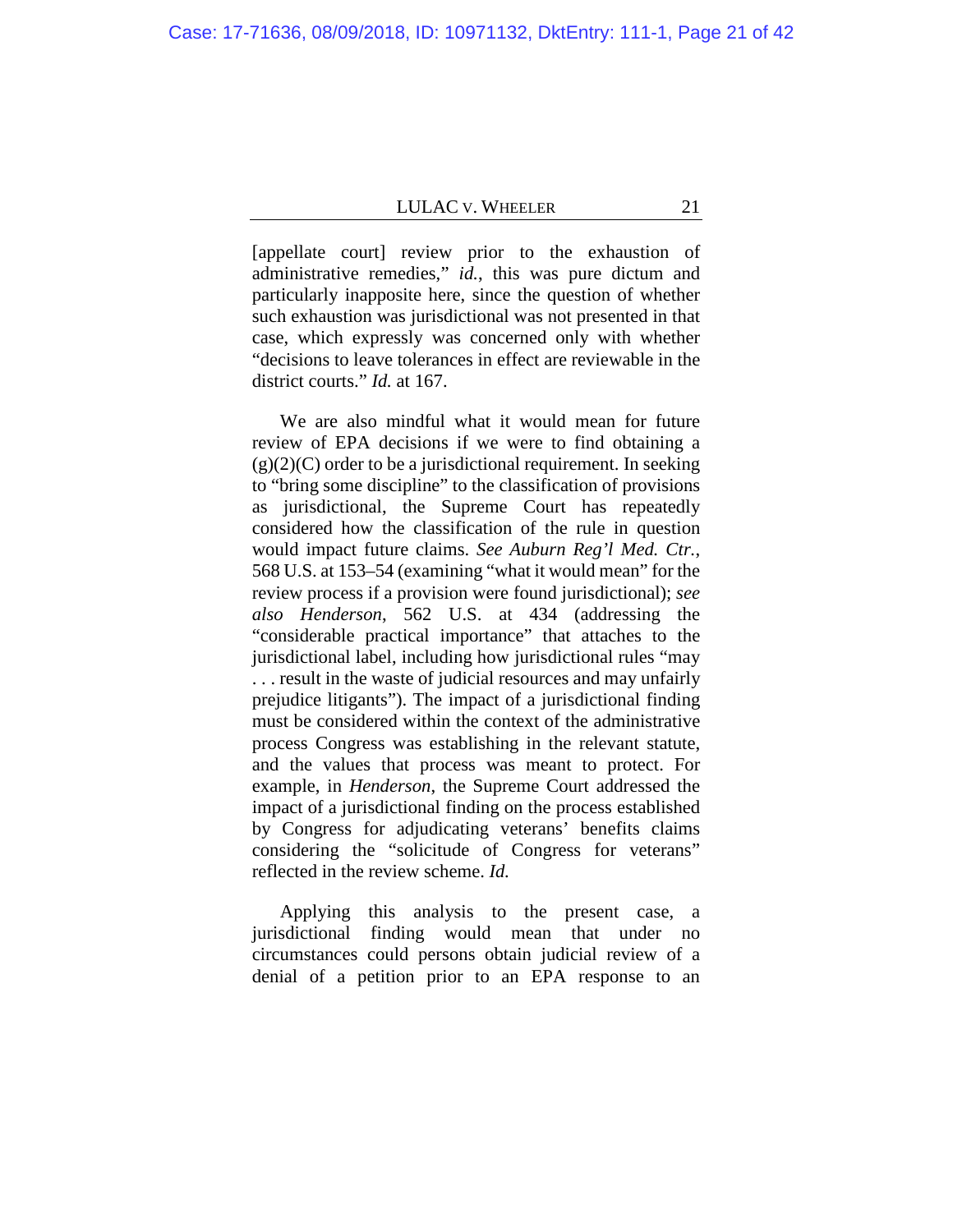administrative objection, even under exigent circumstances where the EPA was unwilling or unable to act. The EPA could evade judicial review simply by declining to issue a  $(g)(2)(c)$  order in response to an objection, requiring petitioners to seek writs of mandamus to order EPA action on objections. The history of this very case vividly illustrates this danger.

The language Congress used hardly suggests an intention to allow this scenario. Section  $346a(g)(2)$  instructs the EPA to respond "as soon as practicable" to objections filed. Providing only a brief administrative review process makes sense. By the time an administrative objection is filed, the EPA has already fully considered the petition at issue and issued either a "final regulation" or, as here, "an order denying the petition." 21 U.S.C.  $\S$  346a(d)(4)(A)(iii).

Furthermore, § 346a(h)(1) provides direct access to the Courts of Appeals to challenge such EPA determinations. Broad, efficient, and prompt access to judicial review is consistent with the other values expressed by the statutory scheme: prioritizing public involvement in monitoring tolerances, as evidenced by the § 346a(d) petition process; and requiring quick EPA responses to changing scientific evidence, as evidenced by the EPA's continuing obligation to ensure that tolerances remain in compliance with the FFDCA's safety standards. *See* § 346a(b)(2)(A)(i).

We have recognized that "determining what has and what has not been exhausted ... may prove an inexact science" and that "questions about whether administrative proceedings would be futile, or whether dismissal of a suit would be consistent with the general purposes of exhaustion, are better addressed through a fact-specific assessment of the affirmative defense than through an inquiry about whether the court has the power to decide the case at all." *Payne*,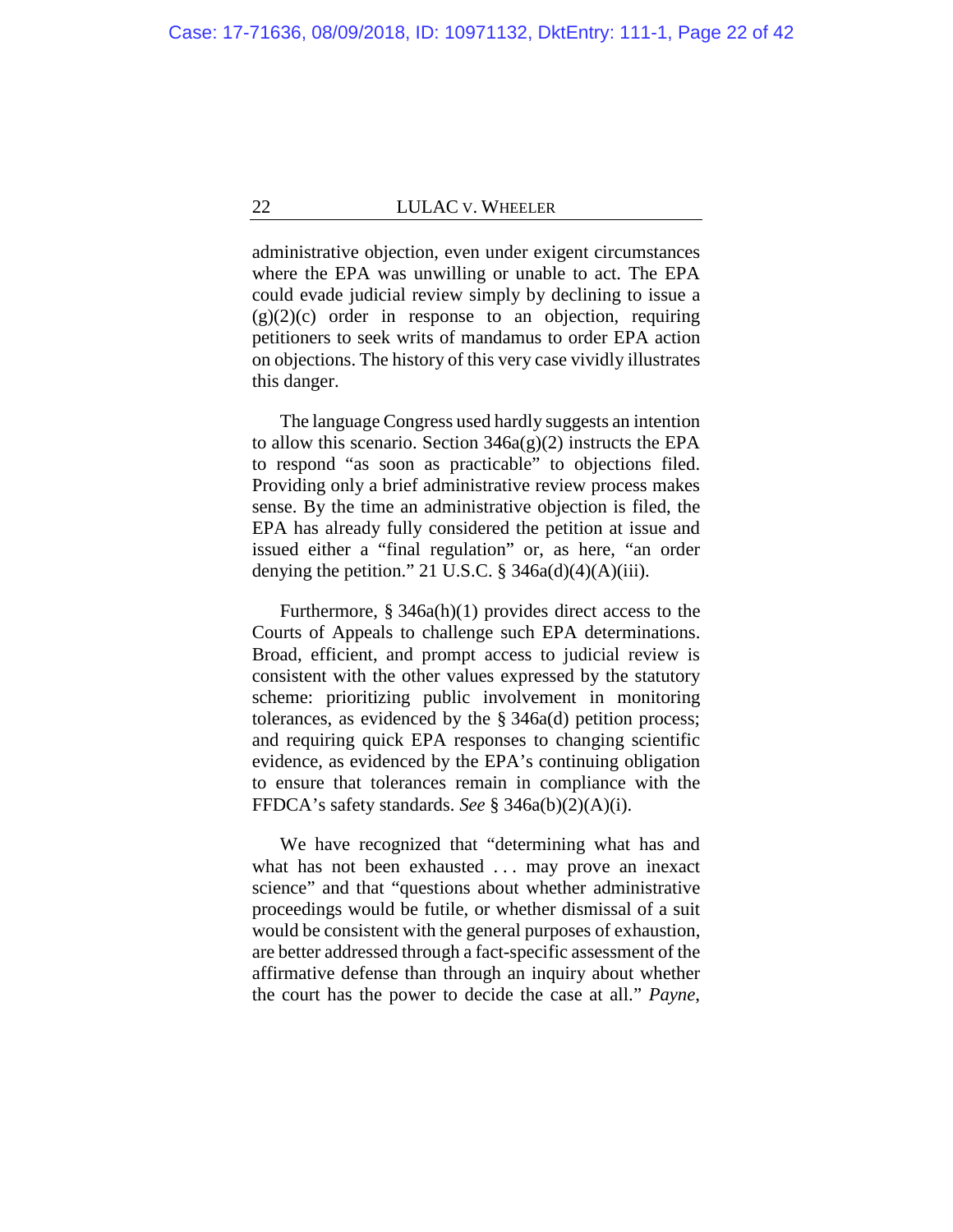653 F.3d at 870. Finding that a  $(g)(2)(C)$  order is a jurisdictional prerequisite would mean that courts would have no ability to analyze whether the administrative process was serving an important role in furthering the development of necessary evidence or was of little value for the issue in question, no matter the significance or the urgency of the question awaiting judicial review.

The EPA makes three main arguments that  $§$  346a(g)(2)(C) is in fact jurisdictional. None are persuasive.

First, the EPA argues that a 1996 amendment to the language of the FFDCA's judicial review provision changing the reviewable orders listed in  $§ 346a(h)(1)$ , indicated a Congressional intent to condition jurisdiction over any orders not listed in Section 346a(h)(1) on their completion of the administrative appeals process. The EPA provides no support for this account of Congressional motivation, which it loosely suggests was a response to a D.C. Circuit decision from nearly a decade earlier finding that the language in the prior version did not require completing an administrative hearing process before filing for judicial review. In fact, the legislative history indicates that the amended statute "retain[ed] most of the existing provisions" regarding judicial review. H.R. Rep. No. 104- 669(II), at 49 (1996). But even assuming that Congress's intent with this amendment was to have orders issued in response to petitions go through the  $\S 346a(g)(2)$ administrative objections process prior to judicial review, that does not bear on the relevant question here, whether Congress intended the new rule as a claims-processing rule or a jurisdictional limitation on the courts.

Second, the EPA argues that the structure of the administrative objections process itself indicates that the process was intended as a jurisdictional requirement, rather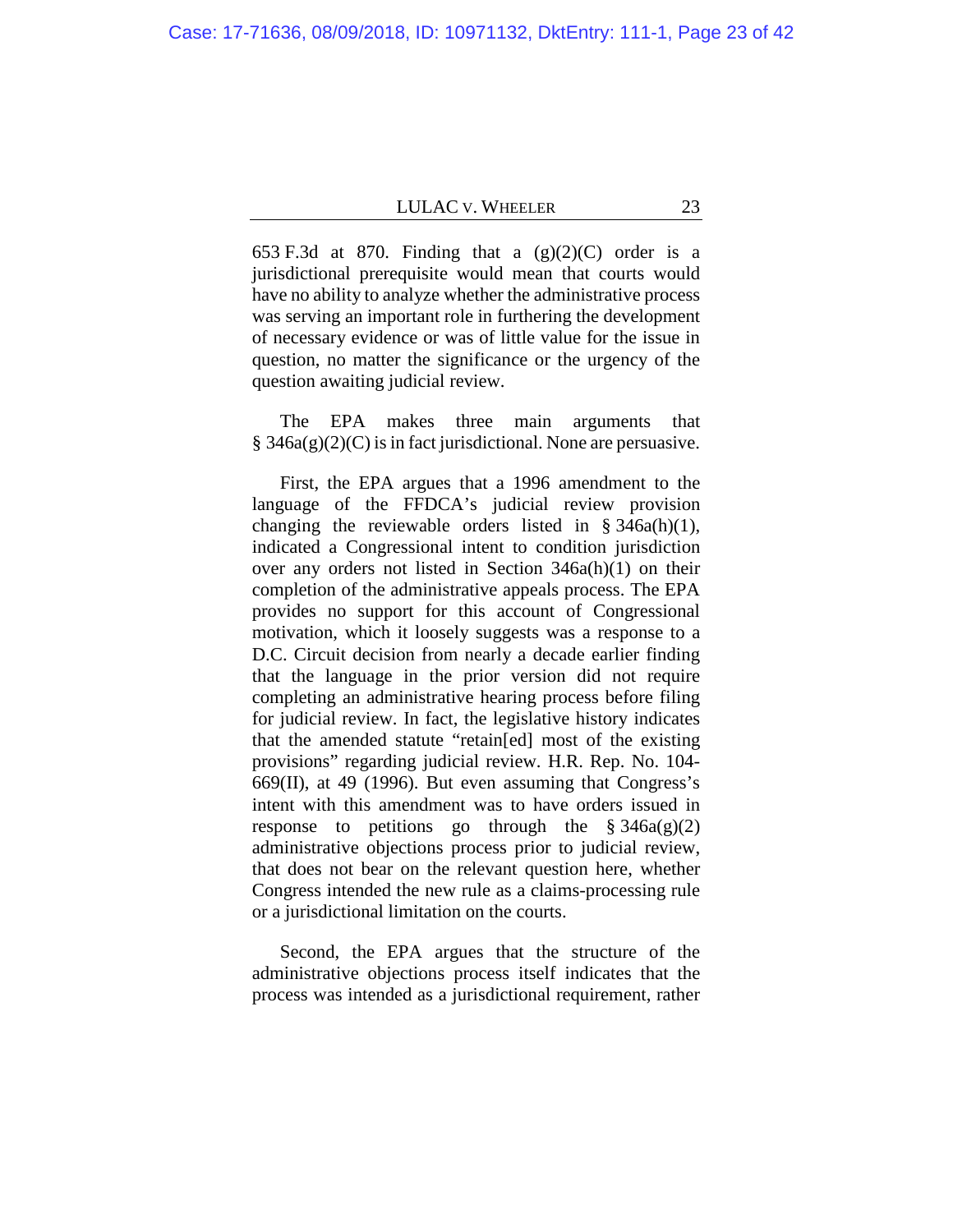than a claims-processing rule. This argument relies almost entirely on the similarity between  $\S$  346a(g)(2)'s objections process and an administrative appeal process that we found jurisdictional in *Gallo Cattle Co. v. United States Department of Agriculture*, 159 F.3d 1194 (9th Cir. 1998). However, *Gallo* was premised on a view of statutory exhaustion that is inconsistent with subsequent Supreme Court precedent and later decisions in this circuit. *Compare id.* at 1197 ("[S]tatutorily-provided exhaustion requirements deprive the court of jurisdiction . . . ."), *with McBride*, 290 F.3d at 980 ("[N]ot all statutory exhaustion requirements are created equal. Only statutory exhaustion requirements containing sweeping and direct language deprive a federal court of jurisdiction."). We have specifically cautioned against reliance on prior cases like *Gallo*, "decided without the benefit of the Supreme Court's recent admonitions against profligate use of the term jurisdictional." *Merritt*, 759 F.3d at 1039. Moreover, even without this change in case law, *Gallo* would be inapposite. Unlike § 346a(h)(1), the provision evaluated in *Gallo* was explicitly jurisdictional, providing that "[t]he district courts of the United States . . . *are hereby vested with jurisdiction* to review [the administrative] ruling." *Gallo*, 159 F.3d at 1197 (emphasis added).

Finally, the EPA argues that this Court's statement in its most recent decision in the prior mandamus action forecloses this conclusion. It does not. That decision denied PANNA and the NRDC's petition for further mandamus relief because it was premised on the ground that the 2017 Order failed to meet the requirements for a final order. Rejecting that view and finding that the 2017 Order was a final denial of the 2007 Petition, this Court instructed PANNA and the NRDC that "[f]iling objections and awaiting their resolution by the EPA Administrator is a prerequisite to obtaining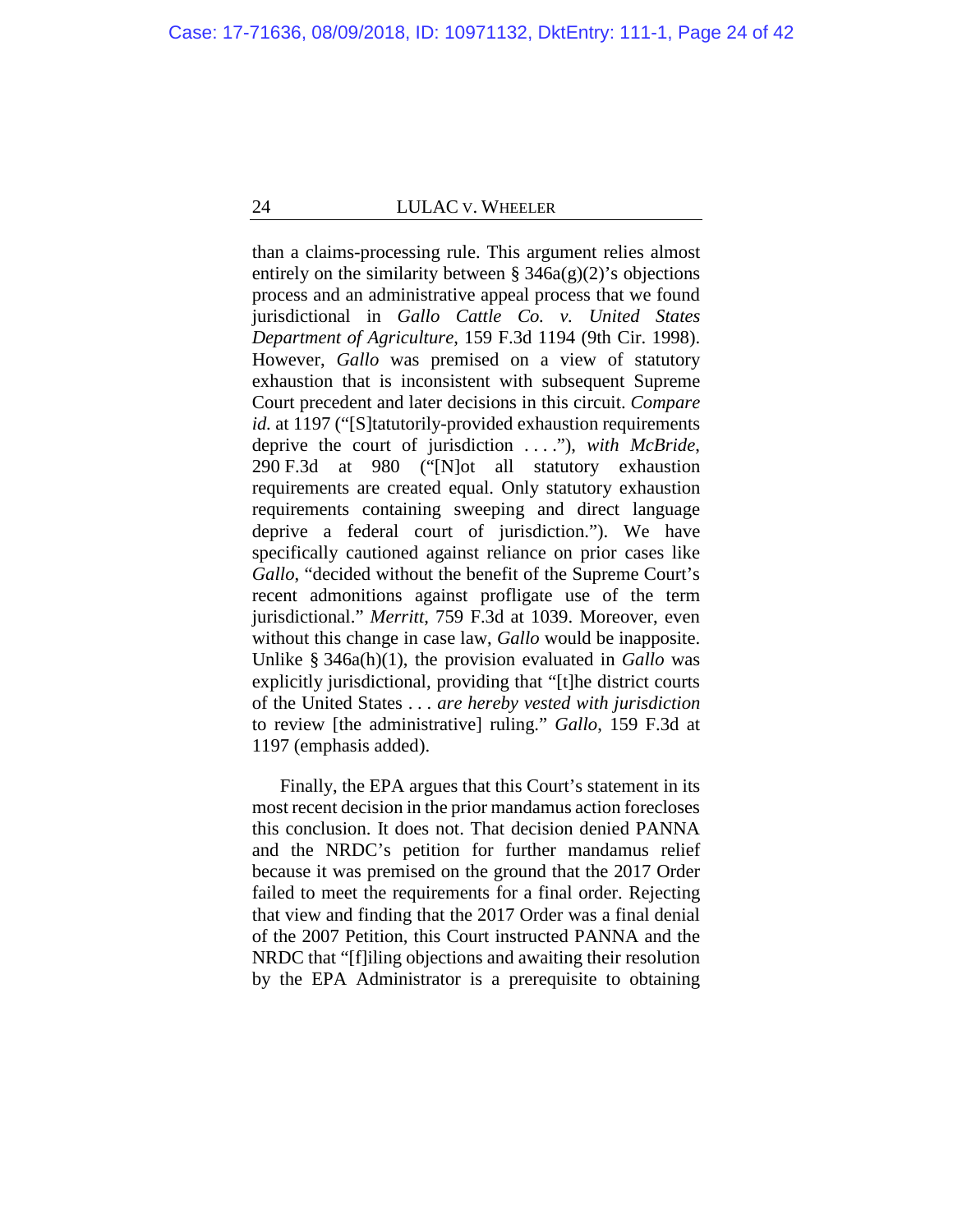judicial review of [the] EPA's final response to the petition. Only at that point may we consider the merits of [the] EPA's final agency action." *In re PANNA*, 863 F.3d at 1133. Aside from the fact that none of this language spoke to the jurisdictional issue but only to the issue of exhaustion, the instant appeal is clearly in a different posture. In compliance with our prior ruling, petitioners filed their objections, but the EPA has failed to issue a timely  $(g)(2)(c)$  order in response.

In sum, we hold that  $\S$  346a(h)(1) is not jurisdictional. It contains no jurisdictional label, is structured as a limitation on the parties rather than the courts, and only references an exhaustion process that is outlined in a separate section of the statute.

# B. *Exhaustion*

Where, as here, exhaustion of administrative remedies is not jurisdictional, we "must determine whether to excuse the faulty exhaustion and reach the merits, or require the petitioner to exhaust . . . administrative remedies before proceeding in court." *Rivera v. Ashcroft*, 394 F.3d 1129, 1139 (9th Cir. 2004), *superseded by statute on other grounds as stated in Iasu v. Smith*, 511 F.3d 881, 886 (9th Cir. 2007). "In determining whether exhaustion is required, federal courts must balance the interest of the individual in retaining prompt access to a federal judicial forum against countervailing institutional interests favoring exhaustion." *McCarthy v. Madigan*, 503 U.S. 140, 146 (1992), *superseded by statute on other grounds as stated in Booth*, 532 U.S. 731.

The Supreme Court has identified the two key institutional interests favoring exhaustion as "the twin purposes of protecting administrative agency authority and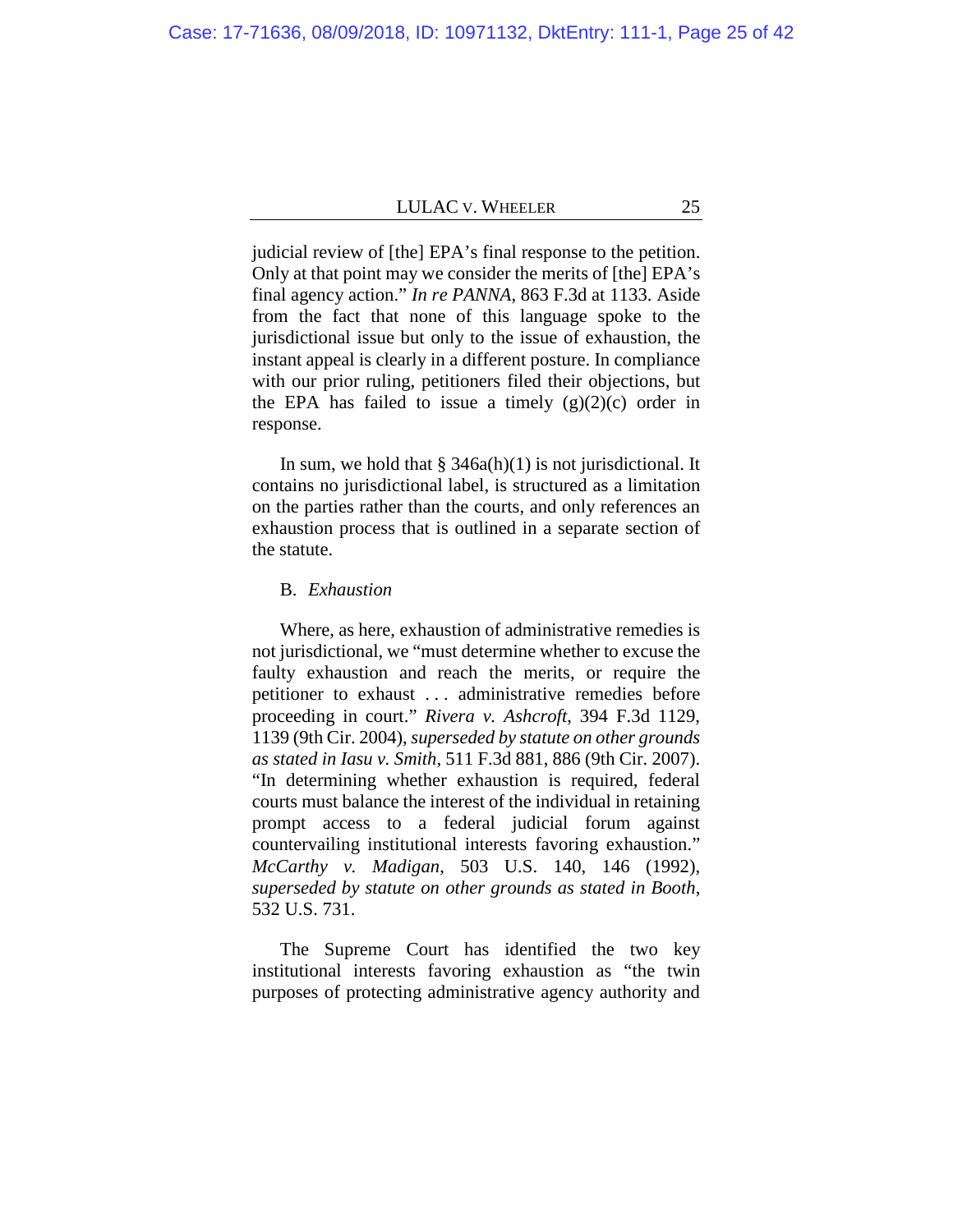promoting judicial efficiency." *Id.* at 145. Not all cases implicate these interests to an equal degree. Exhaustion protects an agency's authority "when the action under review involves exercise of the agency's discretionary power or when the agency proceedings in question allow the agency to apply its special expertise." *Id.* Exhaustion also protects an agency's authority by providing the agency "an opportunity to correct its own mistakes with respect to the programs it administers." *Woodford v. Ngo*, 548 U.S. 81, 89 (2006). "[E]xhaustion principles apply with special force when frequent and deliberate flouting of administrative processes could weaken an agency's effectiveness by encouraging disregard of its procedures." *McCarthy*, 503 U.S. at 145.

The institutional interest in requiring exhaustion to protect agency authority appears particularly weak in the present case. The challenged action, permitting the use of chlorpyrifos on food products, does not involve exercise of the EPA's general discretion, but must take place in compliance with strict statutory directives. The questions presented in this appeal are in no way factual or procedural questions implicating the agency's "special expertise." This is not a situation, for example, where the EPA determined a pesticide was safe and the science underlying that determination is challenged. Rather, the purely legal questions here concern the statutory requirements of the FFDCA, and, accordingly, are suited to judicial determination. The crux of petitioners' challenge is that the EPA has found that chlorpyrifos is not safe and therefore cannot maintain a tolerance for it.

Allowing the petition to proceed would not reward failure to properly exhaust administrative remedies. "Proper exhaustion demands compliance with an agency's deadlines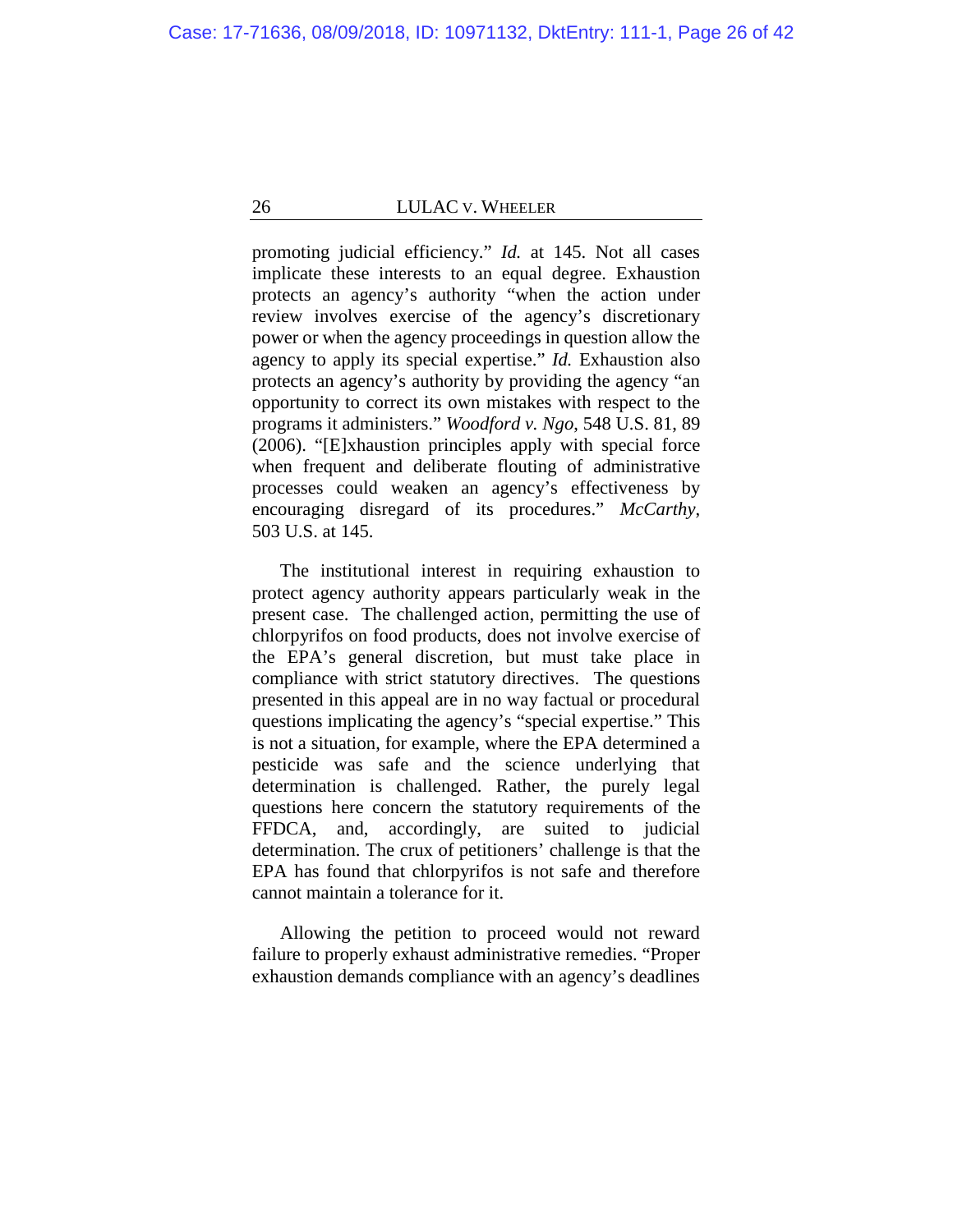and other critical procedural rules because no adjudicative system can function effectively without imposing some orderly structure on the course of its proceedings." *Woodford*, 548 U.S. at 90–91.

Here, petitioners timely submitted objections to the order denying the 2007 petition to revoke tolerances, fulfilling all of their exhaustion obligations except for the one not within their control—obtaining the EPA's response to the objections. Petitioners' objections were filed 13 months ago, and the key issue therein—whether the EPA was statutorily obligated to revoke the tolerance for chlorpyrifos—was first raised to the EPA over a decade ago in the 2007 Petition. This timeline has provided the EPA more than ample opportunity to correct any mistakes on its own. But, despite the statutory requirement that the EPA respond to the objections "as soon as practicable," it has failed to do so. The history of this litigation supports the inference that the EPA is engaging in yet more delay tactics to avoid our reaching the merits of the sole statutory issue raised here: whether chlorpyrifos must be banned from use on food products because the EPA has not determined that there is a "reasonable certainty" that no harm will result from its use, even under the established tolerances.

The second institutional interest identified by the Supreme Court as potentially favoring exhaustion, judicial economy, counsels against requiring further administrative exhaustion in this instance. Exhaustion offers the greatest support for judicial efficiency where it either permits the agency to "correct its own errors" such that the "judicial controversy may well be mooted, or at least piecemeal appeals may be avoided," or where administrative review "may produce a useful record for subsequent judicial consideration, especially in a complex or technical factual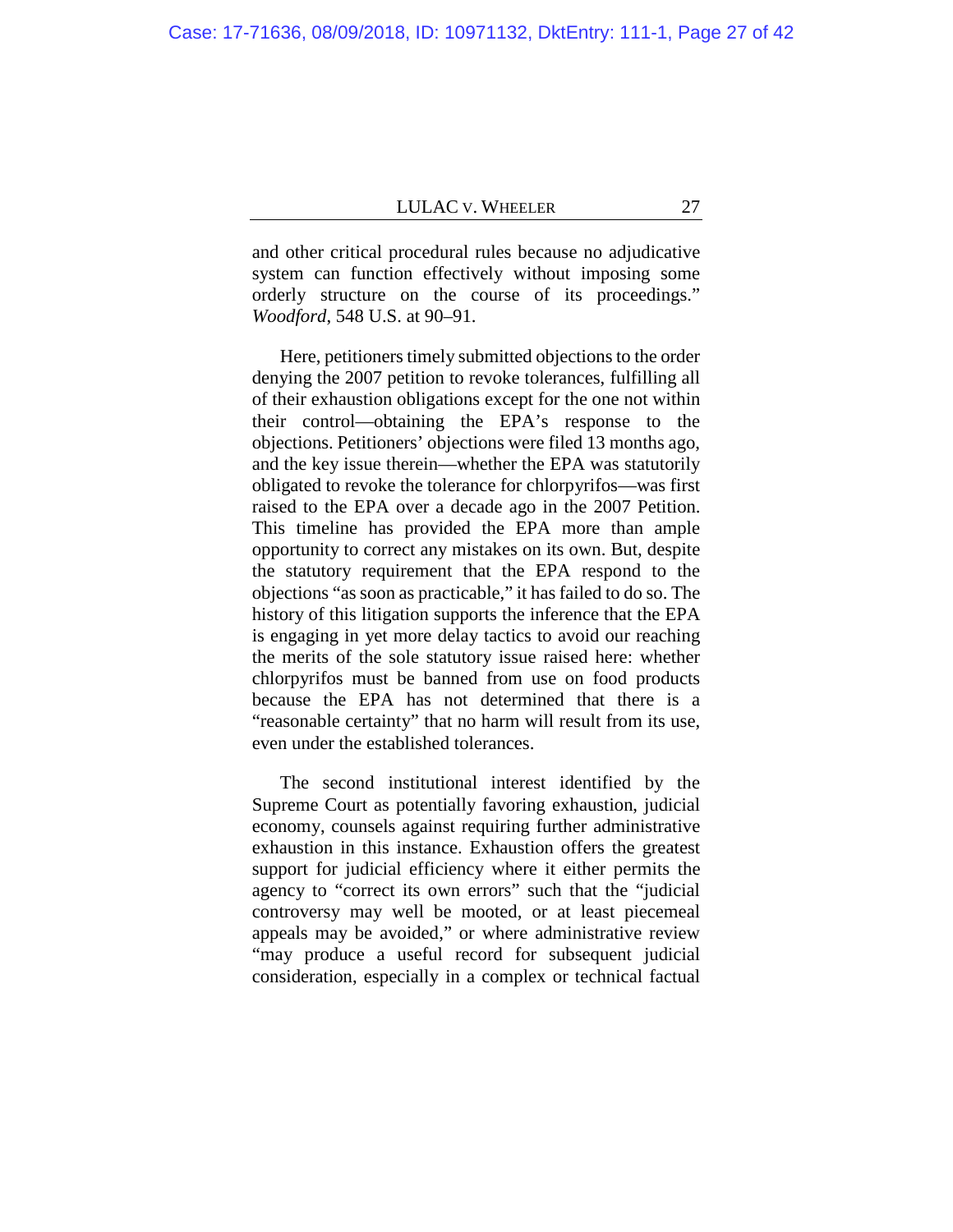context." *McCarthy*, 503 U.S. at 145. Here, it is just the opposite. Since 2012, we have issued five separate decisions related to the EPA's inaction on the chlorpyrifos tolerances. Declining to waive exhaustion at this point would make this our sixth decision on the matter without once reaching the merits, setting the stage for yet another "piecemeal appeal[]" if the EPA should someday issue a response to the petitioners' objection—something the EPA itself has strongly hinted may not come about until 2022, if then. Similarly, further development of the administrative record is of no use to judicial efficiency at this point in the proceedings; there are no factual questions, let alone "complex or technical" ones, at issue—only legal questions. And on the merits of these legal questions, the EPA offers no defense of its inaction, effectively conceding its lawlessness.

While both institutional interests favoring exhaustion are weak, this petition invokes two of the "three broad sets of circumstances in which the interests of the individual weigh heavily against requiring administrative exhaustion." *McCarthy*, 503 U.S. at 146. First, the Supreme Court has recognized that exhaustion may be excused where "requiring resort to the administrative remedy may occasion undue prejudice to subsequent assertion of a court action. Such prejudice may result, for example, from an unreasonable or indefinite timeframe for administrative action." *Id.* at 146– 47. Most often, an administrative remedy is deemed inadequate "because of delay by the agency." *Id.* Here, the EPA's expressed intent to withhold action for years to come is "unreasonable" as applied here, especially as petitioners' objections concern no factual issues that would require additional time to investigate. The EPA has had over a year to respond to the objections already, with no result.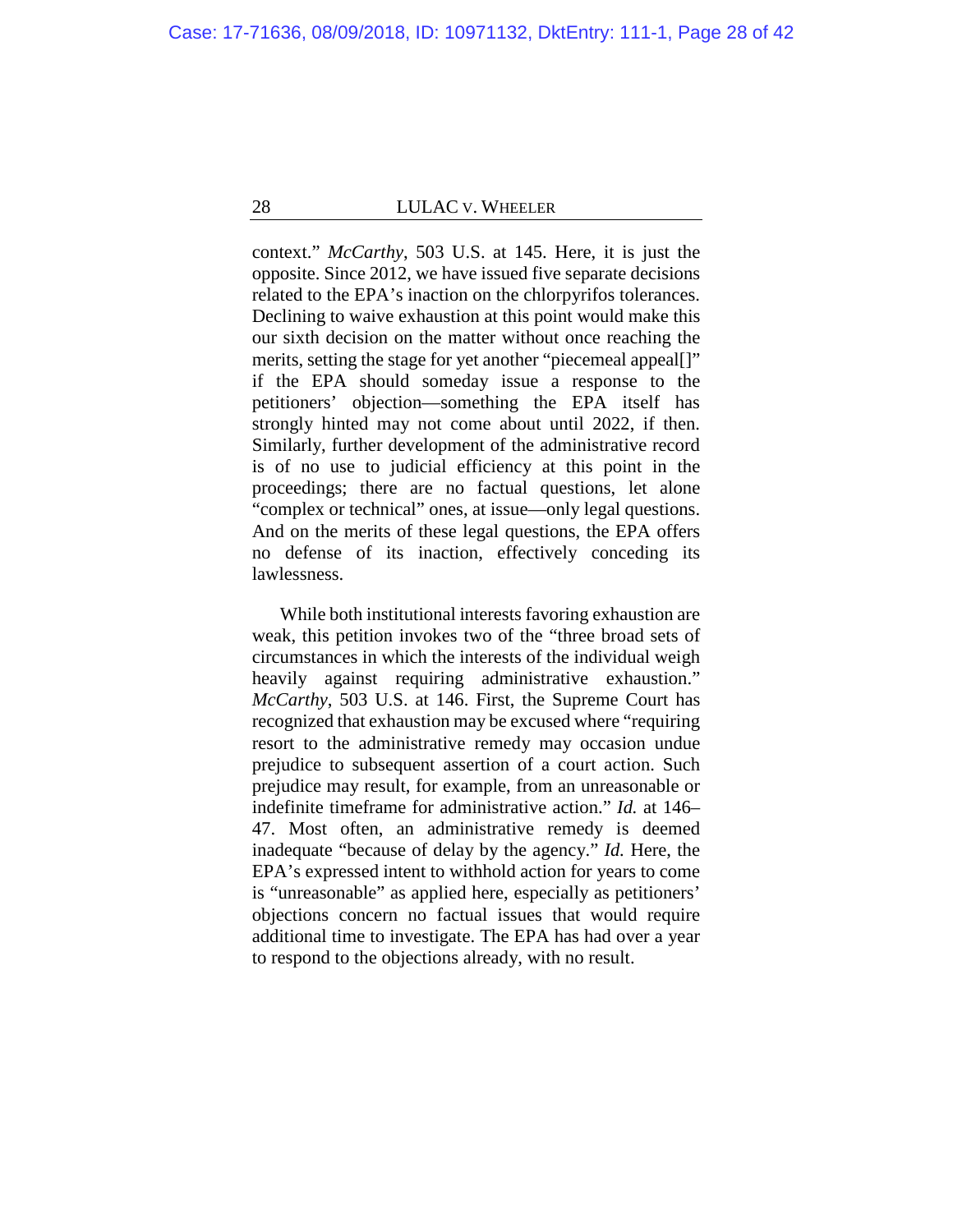In *Coit Independence Joint Venture v. Federal Savings & Loan Insurance*, 489 U.S. 561, 586–87 (1989), the Supreme Court held that a claimant was not required to wait for a decision on its administrative appeal before seeking judicial review where the administrative appeal had been pending for over 13 months as of the date of oral argument, and there was no "clear and reasonable time limit on [the agency's] consideration of . . . claims." *See also Smith v. Ill. Bell Tel. Co.*, 270 U.S. 587, 591–92 (1926) (holding that a claimant "is not required indefinitely to await a decision of the [administrative] tribunal before applying to a federal court for equitable relief"). Like the regulation evaluated in *Coit*, the EPA's interpretation of the FFDCA's administrative review provision as providing limitless time to respond to objections would give the agency "virtually unlimited discretion to bury large claims like [petitioners'] in the administrative process, and to stay judicial proceedings for an unconscionably long period of time." *Coit*, 489 U.S. at 586. The delay is particularly prejudicial here where the continued use of chlorpyrifos is associated with severe and irreversible health effects. *See Bowen v. City of New York*, 476 U.S. 467, 483 (1986) (concluding that disability-benefit claimants "would be irreparably injured were the exhaustion requirement now enforced against them"); *Aircraft & Diesel Equip. Corp. v. Hirsch*, 331 U.S. 752, 773 (1947) (directing consideration of "irreparable injury flowing from delay incident to following the prescribed procedure" in determining whether to require exhaustion). Petitioners have been waiting over a year for EPA action on their objections, and over eleven years for an EPA decision on chlorpyrifos tolerances, while being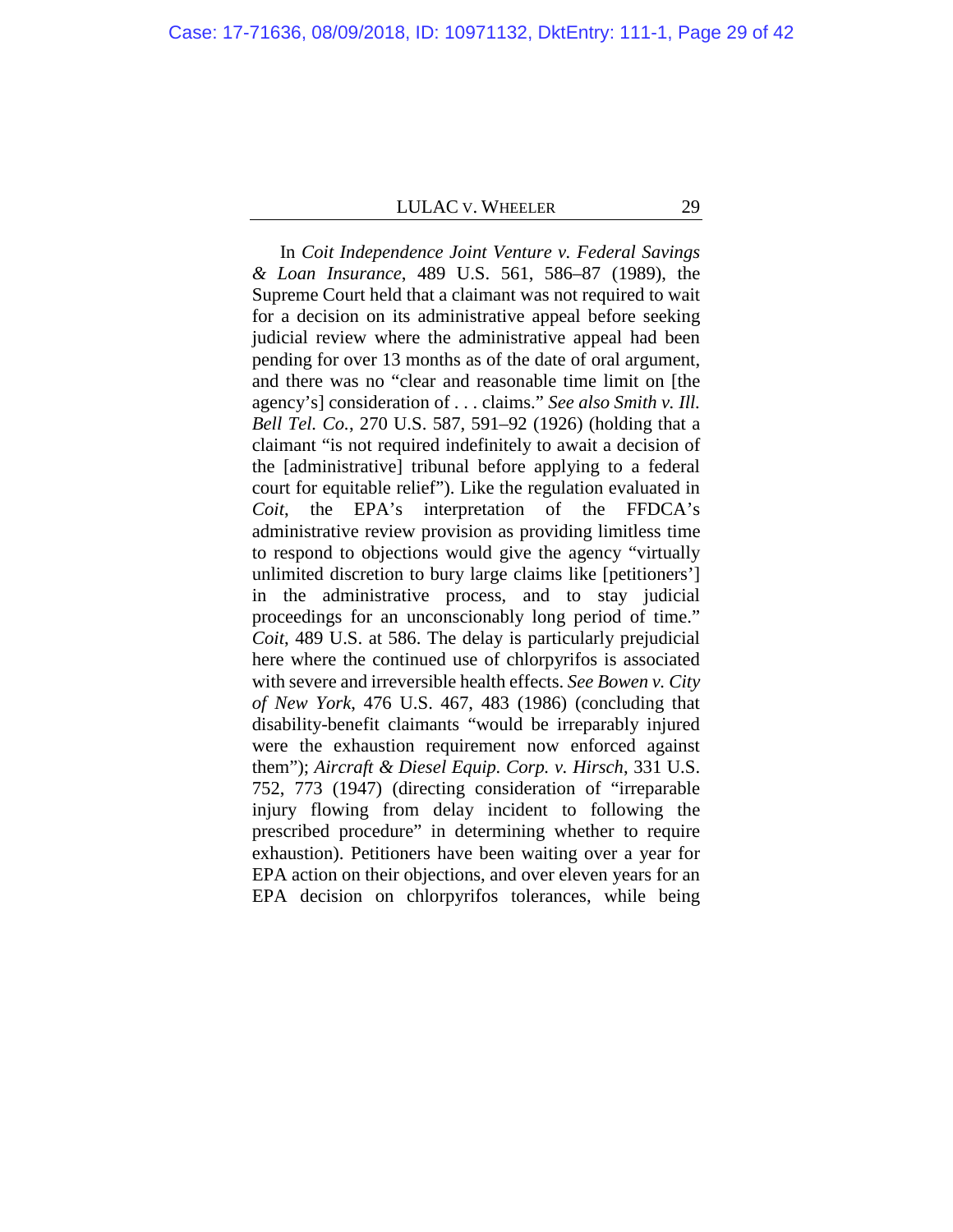continually exposed to the chemical's effects. This is a sufficient basis to waive or otherwise excuse exhaustion.**[2](#page-29-0)**

In light of the strong individual interests against requiring exhaustion and weak institutional interests in favor of it, we conclude that petitioners need not exhaust their administrative objections and are not precluded from raising before us the issues at hand on the merits.**[3](#page-29-1)**

C. *The Merits*

 $\overline{a}$ 

We now turn to the merits. Petitioners argue that the EPA's decision in its 2017 order to maintain a tolerance for chlorpyrifos in the face of scientific evidence that its residue on food causes neurodevelopmental damage to children is flatly inconsistent with the FFDCA. Specifically, petitioners argue that a need for additional scientific research is not a valid ground for maintaining a tolerance that, after nearly two decades of studies, has not been determined safe to "a reasonable certainty," and that the EPA cannot delay a decision on tolerances to coordinate that decision with registration review under FIFRA.

The EPA presents no arguments in defense of its decision. Accordingly, the EPA has forfeited any merits-

**<sup>2</sup>** Exhaustion may also be excused where "the administrative body is shown to be biased or has otherwise predetermined the issue before it." *McCarthy*, 503 U.S. at 148. The history detailed above strongly suggests that the EPA, for whatever reason, has decided not to ban chlorpyrifos under any circumstances, even when its own internal studies show that it could not possibly make the factual findings necessary to avoid a ban.

<span id="page-29-1"></span><span id="page-29-0"></span>**<sup>3</sup>** Because we find judicial review available under § 346a(h)(1), we will not address petitioners' alternative argument that judicial review is available under FIFRA, 7 U.S.C. § 136n(b).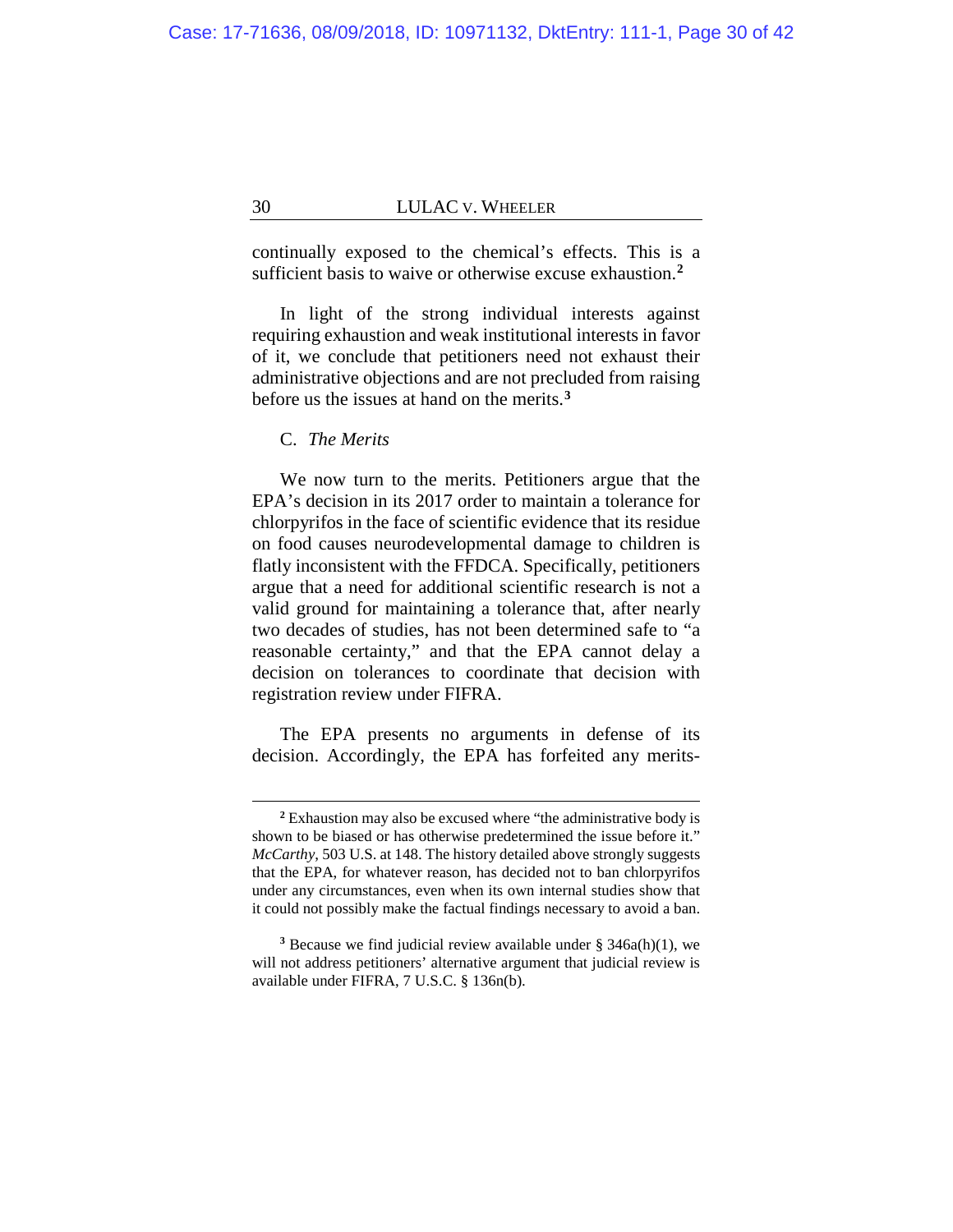based argument. *See Martinez v. Sessions*, 873 F.3d 655, 660 (9th Cir. 2017).

The FFDCA states unequivocally that the Administrator "shall modify or revoke a tolerance if the Administrator determines it is not safe." § 346a(b)(2)(A)(i). A tolerance is safe when "the Administrator has determined that there is a *reasonable certainty* that *no* harm will result from aggregate exposure to the pesticide, including all anticipated dietary exposures and all other exposures for which there is reliable information." § 346a(b)(2)(A)(ii) (emphasis added). Accordingly, the EPA bears a continuing obligation to revoke tolerances that it can no longer find with a "reasonable certainty" are safe.

The EPA's 2016 risk assessment concluded that its analysis of chlorpyrifos "continues to indicate that the risk from potential aggregate exposure does not meet the FFDCA safety standard" and that "expected residues of chlorpyrifos on most individual food crops exceed the 'reasonable certainty of no harm' safety standard." This finding was the EPA's final safety determination before the 2017 EPA Order. The 2017 Order declined to revoke chlorpyrifos tolerances but did not make a finding of reasonable certainty that the tolerances were safe. Instead, it found "significant uncertainty" as to the health effects of chlorpyrifos, which is at odds with a finding of "reasonable certainty" of safety under  $\S$  346a(b)(2)(A)(ii) and therefore mandates revoking the tolerance under  $\S$  346a(b)(2)(A)(i).

"[H]owever desirable it may be for [the] EPA to consult [a Scientific Advisory Board] and even to revise its conclusion in the future, that is no reason for acting against its own science findings in the meantime." *Chlorine Chemistry Council v. EPA*, 206 F.3d 1286, 1290 (D.C. Cir. 2000). The EPA cannot refuse to act "because of the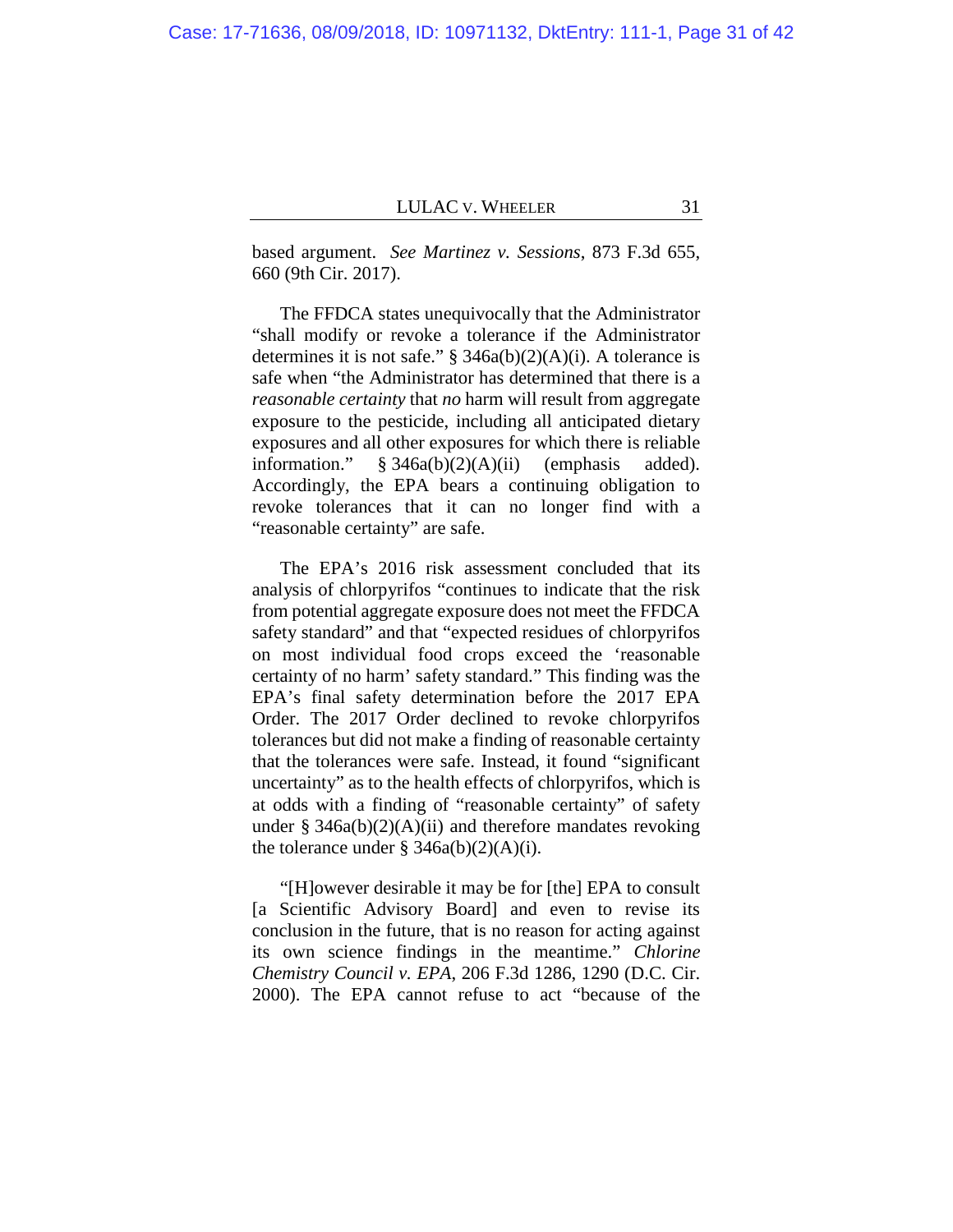possibility of contradiction in the future by evidence unavailable at the time of action  $-$  a possibility that will *alway*s be present." *Id.* at 1290–91 (emphasis in original). Chlorpyrifos similarly does not meet the statutory requirement for registration under FIFRA, which incorporates the FFDCA's safety standard. As we have previously counseled, "evidence may be imperfect [and] the feasibility inquiry is formidable," but there remains no justification for the "EPA's continued failure to respond to the pressing health concerns presented by chlorpyrifos," which has now placed the agency in direct contravention of the FFDCA and FIFRA. *In re PANNA*, 840 F.3d at 105.

Accordingly, we **GRANT** the petition for review. The EPA's 2017 Order maintaining chlorpyrifos is **VACATED**, and the case is remanded to the EPA with directions to revoke all tolerances and cancel all registrations for chlorpyrifos within 60 days.

# FERNANDEZ, Circuit Judge, dissenting:

League of United Latin American Citizens, Pesticide Action Network North America (PANNA), Natural Resources Defense Council (NRDC), California Rural Legal Assistance Foundation, Farmworkers Association of Florida, Farmworker Justice GreenLatinos, Labor Council for Latin American Advancement, Learning Disabilities Association of America, National Hispanic Medical Association, Pineros Y Campesinos Unidos del Noroeste, and United Farm Workers (collectively, "LULAC") petition for review of the Environmental Protection Agency's (EPA) 2017 order denying a 2007 petition to revoke all tolerances for the pesticide chlorpyrifos (hereafter "the Pesticide"). *See*  Chlorpyrifos; Order Denying PANNA and NRDC's Petition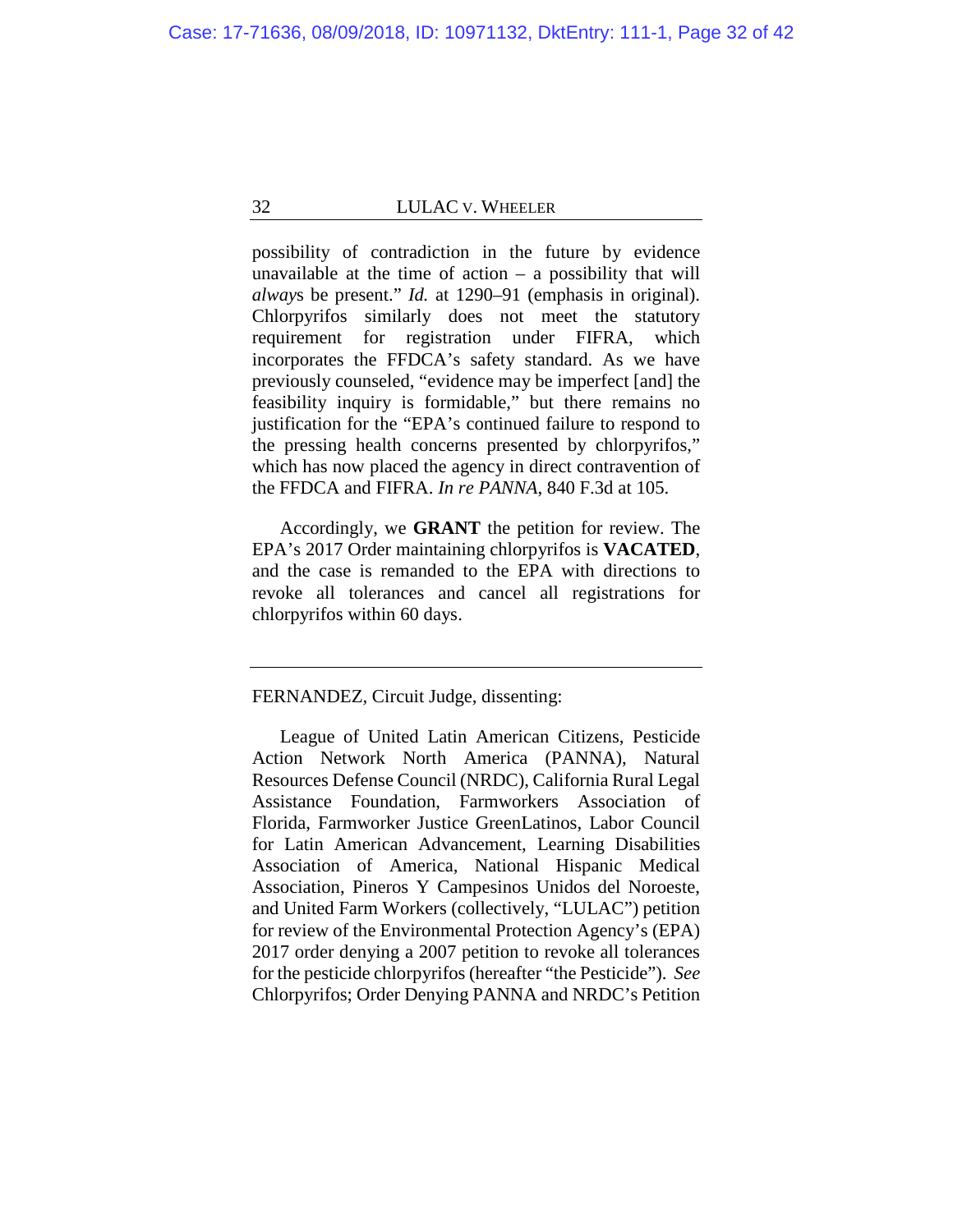to Revoke Tolerances, 82 Fed. Reg. 16,581, 16,583 (Apr. 5, 2017) (the "2017 Order").**[1](#page-32-0)** In the briefs (not in the petition for review), LULAC and the States ask for a writ of mandamus ordering EPA to respond to the objections they filed to the 2017 Order. In their brief, the States also ask for a writ of mandamus compelling the EPA to issue a final rule revoking chlorpyrifos tolerances.

The EPA regulates the use of pesticides on food pursuant to the Federal Food, Drug, and Cosmetic Act**[2](#page-32-1)** (FFDCA) and the Federal Insecticide, Fungicide and Rodenticide Act (FIFRA). **[3](#page-32-2)** At present, the Pesticide is registered as an insecticide for food crops and non-food settings. In the view of LULAC and the States, the Pesticide is unsafe**[4](#page-32-3)** and the EPA should modify or revoke the tolerances it has established for the Pesticide pursuant to FFDCA. *See* 21 U.S.C.  $\S$  346a(a)(1)(A), (b)(1). For that matter, they believe that the EPA should cancel the Pesticide's registration for food crops under FIFRA. *See* 7 U.S.C.  $§ 136a(g)(1)(A)(v)$ . In September 2007, PANNA and NRDC filed an administrative petition with the EPA seeking revocation of the Pesticide's FFDCA food tolerances and cancellation of its FIFRA registrations (the 2007 Petition). On April 5, 2017, the EPA issued the 2017 Order in which it denied the 2007 Petition. *See* 82 Fed. Reg. at 16,581.

**<sup>1</sup>** The States of New York, Maryland, Vermont, Washington, California, and Hawaii, as well as the Commonwealth of Massachusetts and the District of Columbia (collectively, "the States"), are Intervenors in support of LULAC's petition.

**<sup>2</sup>** 21 U.S.C. §§ 301–399g.

<span id="page-32-0"></span>**<sup>3</sup>** 7 U.S.C. §§ 136–136y.

<span id="page-32-3"></span><span id="page-32-2"></span><span id="page-32-1"></span>**<sup>4</sup>** *See* 21 U.S.C. § 346a(a)(1).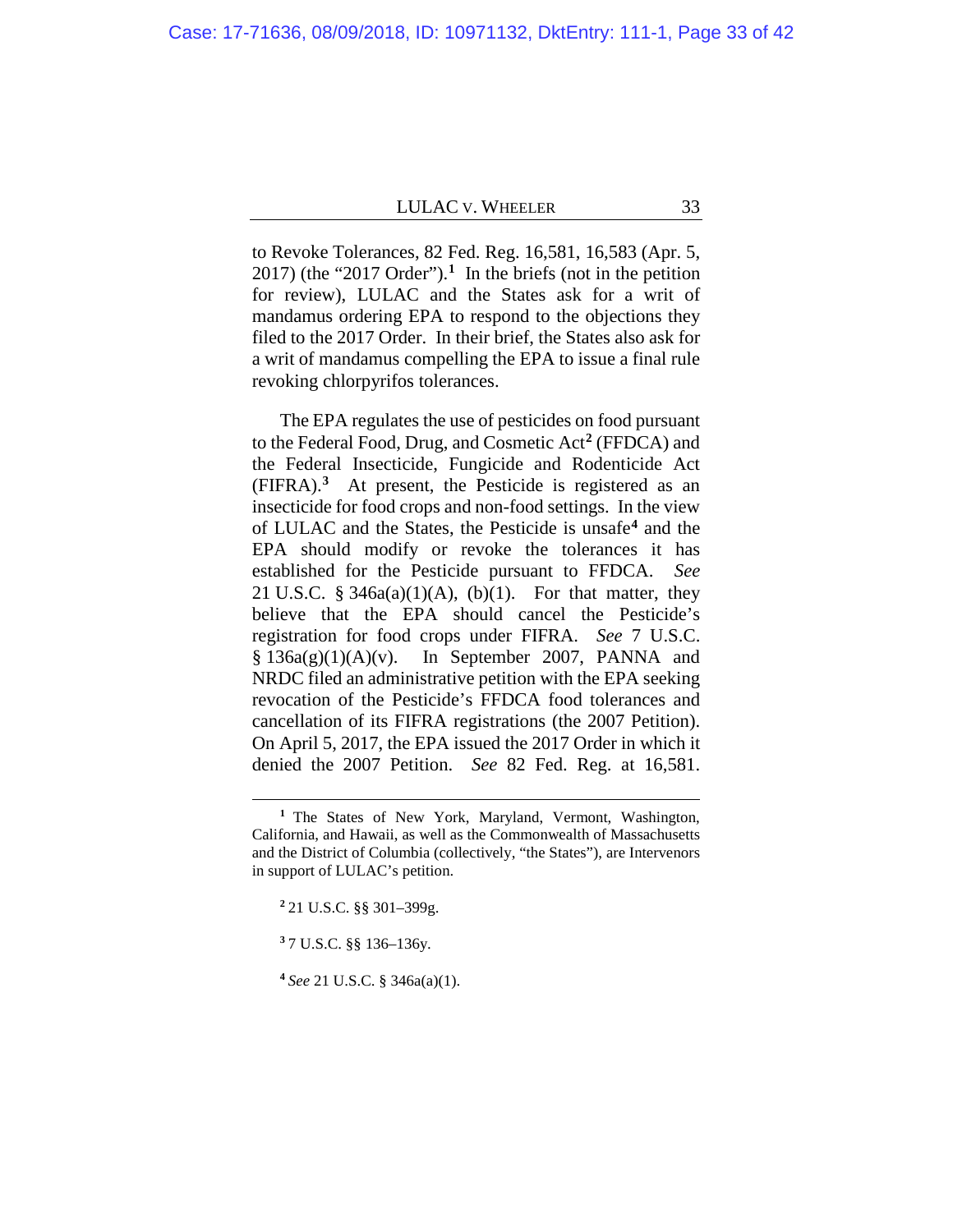LULAC and certain states filed objections to the 2017 Order on June 5, 2017, and on that same date, LULAC filed the instant petition for review of the merits of the 2017 Order.

## **JURISDICTION**

The majority holds that we have jurisdiction over the petition for review. I disagree. Of course, we do have jurisdiction to determine whether we have jurisdiction over the petition for review. *See Special Invs. Inc. v. Aero Air Inc.*, 360 F.3d 989, 992 (9th Cir. 2004). Nonetheless, "'[w]e presume that federal courts lack jurisdiction unless the contrary appears affirmatively from the record.'" *DaimlerChrysler Corp. v. Cuno*, 547 U.S. 332, 342 n.3, 126 S. Ct. 1854, 1861 n.3, 164 L. Ed. 2d 589 (2006). Thus, "the party asserting federal jurisdiction . . . has the burden of establishing it." *Id.* Here LULAC<sup>[5](#page-33-0)</sup> attempts to meet that burden by pointing to the judicial review provisions of FFDCA. *See* 21 U.S.C. § 346a(h).**[6](#page-33-1)** It also relies on FIFRA. *See* 7 U.S.C. § 136n(b). The States also point to 5 U.S.C. §§ 704, 706 as a possible source of jurisdiction. In my view, all of those attempts fail. Hence I would dismiss the petition.

A. Jurisdiction Under FFDCA

 $\overline{a}$ 

The 2017 Order was issued pursuant to § 346a(d)(4)(A)(iii). In seeking to obtain FFDCA jurisdiction, LULAC relies upon § 346a(h)(1) which, as pertinent here, provides that:

<span id="page-33-0"></span>**<sup>5</sup>** What I determine hereafter regarding LULAC also applies to the States unless otherwise indicated.

<span id="page-33-1"></span>**<sup>6</sup>** Hereafter, all references to § 346a are to 21 U.S.C. § 346a.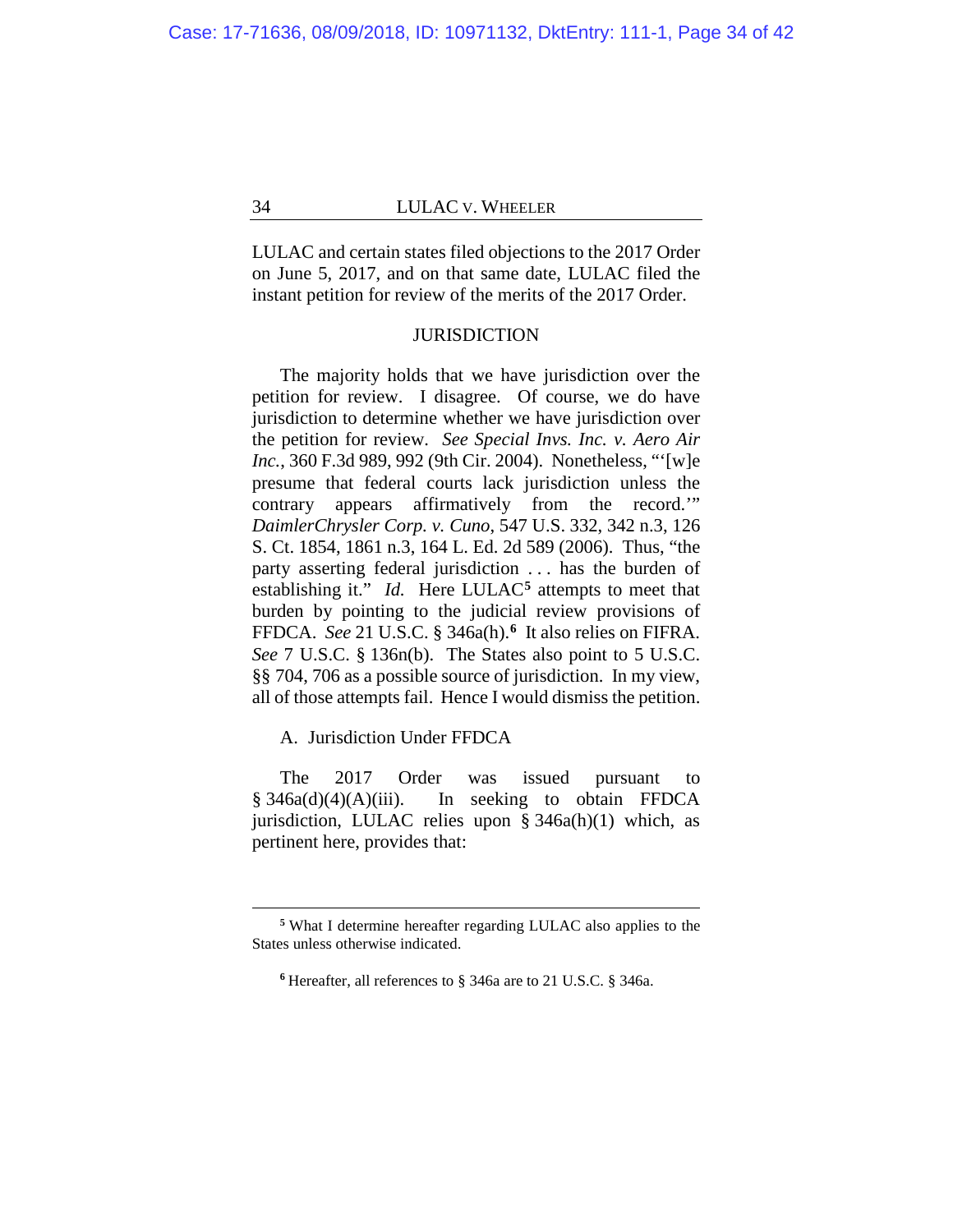In a case of actual controversy as to the validity of ... any order issued under subsection  $\dots$  (g)(2)(C) [of this section],  $\dots$ any person who will be adversely affected by such order . . . may obtain judicial review by filing in the United States Court of Appeals for the circuit wherein that person resides or has its principal place of business ... a petition praying that the order . . . be set aside in whole or in part.

Unfortunately for LULAC's argument, the subsection referred to in the above quotation from  $\S$  346a(h)(1) is the subsection that provides for the EPA to issue an order following objections to a previous order of the EPA and that agency's processing of those objections. *See* § 346a(g)(2). That, by the way, is the process to which we pointed the parties in our earlier consideration of the EPA's proceedings regarding the Pesticide and stated that only after the review was completed "may we consider the merits of EPA's 'final agency action.'" *Nat. Res. Def. Council, Inc. v. U.S. EPA (In re PANNA)*, 863 F.3d 1131, 1133 (9th Cir. 2017). Specifically,  $\S$  346a(g)(2)(A) provides that a person may file objections to an order issued under § 346a(d)(4), as the 2017 Order was. The EPA may then hold a public evidentiary hearing upon request or upon its own initiative. *See*  $§ 346a(g)(2)(B)$ . An appropriate "order stating the action taken upon each such objection and setting forth any revision to the . . . prior order" must then be issued. *Id.* at (C). Pursuant to the plain reading of the above subsection taken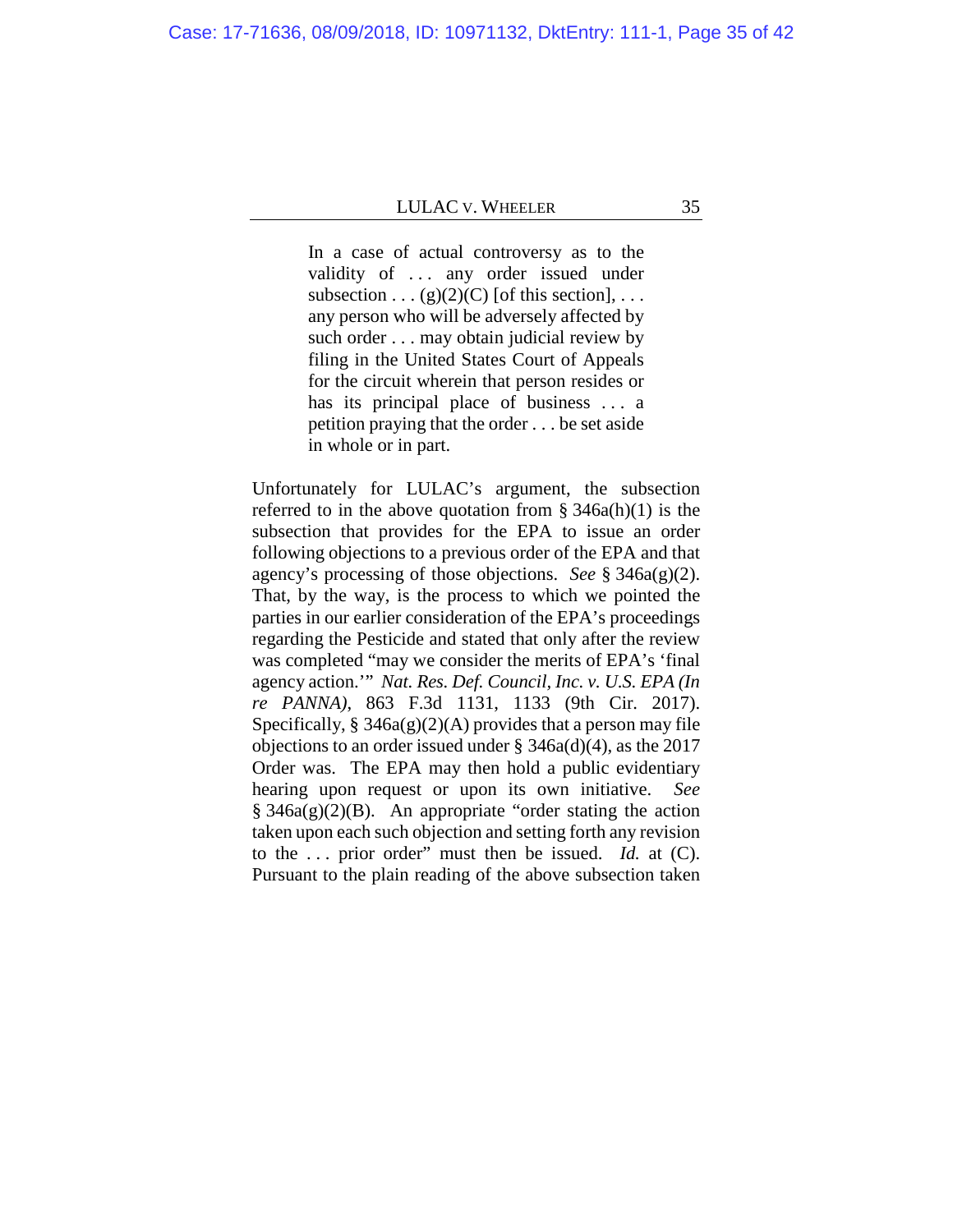as a whole,**[7](#page-35-0)** then, and only then, can judicial review in this court be sought pursuant to  $\S$  346a(h)(1).

But, says LULAC, the requirement is no more than a claim-processing rule**[8](#page-35-1)** rather than a true jurisdictional rule.**[9](#page-35-2)** The majority agrees; I am not convinced. Here Congress was very careful and very specific about the class of cases the limited kind of orders—over which it wished to give the courts of appeals direct review. It made it plain that we could not review the EPA's actions in this specific area until the agency had developed and considered a full record regarding objections and the like. Before that occurred, judicial review was not available; we had no authority whatsoever to consider the issue. As the Second Circuit Court of Appeals has pointed out, § 346a(h)(1) is "unique in that it only commits certain specific agency actions to appellate court review." *Nat. Res. Def. Council v. Johnson*, 461 F.3d 164, 172 (2d Cir. 2006). In light of that careful restriction on judicial review, it is not at all likely that Congress would

**<sup>7</sup>** *See Nuclear Info. & Res. Serv. v. U.S. Dep't of Transp. Research & Special Programs Admin.*, 457 F.3d 956, 960 (9th Cir. 2006).

**<sup>8</sup>** *See Henderson ex rel. Henderson v. Shinseki*, 562 U.S. 428, 435, 131 S. Ct. 1197, 1203, 179 L. Ed. 2d 159 (2011) (claim-processing rules merely "seek to promote the orderly progress of litigation by requiring that the parties take certain procedural steps at certain specified times").

<span id="page-35-2"></span><span id="page-35-1"></span><span id="page-35-0"></span>**<sup>9</sup>** "'Jurisdiction' refers to 'a court's adjudicatory authority.'" *Reed Elsevier, Inc. v. Muchnick*, 559 U.S. 154, 160, 130 S. Ct. 1237, 1243, 176 L. Ed. 2d 18 (2010). "Accordingly, the term 'jurisdictional' properly applies only to 'prescriptions delineating the classes of cases (subjectmatter jurisdiction) . . .' implicating that authority." *Id.* at 160–61, 13 S. Ct. at 1243; *see also Payne v. Peninsula Sch. Dist.*, 653 F.3d 863, 868 (9th Cir. 2011) (en banc), *overruled on other grounds by Albino v. Baca*, 747 F.3d 1162, 1171 (9th Cir. 2014) (en banc).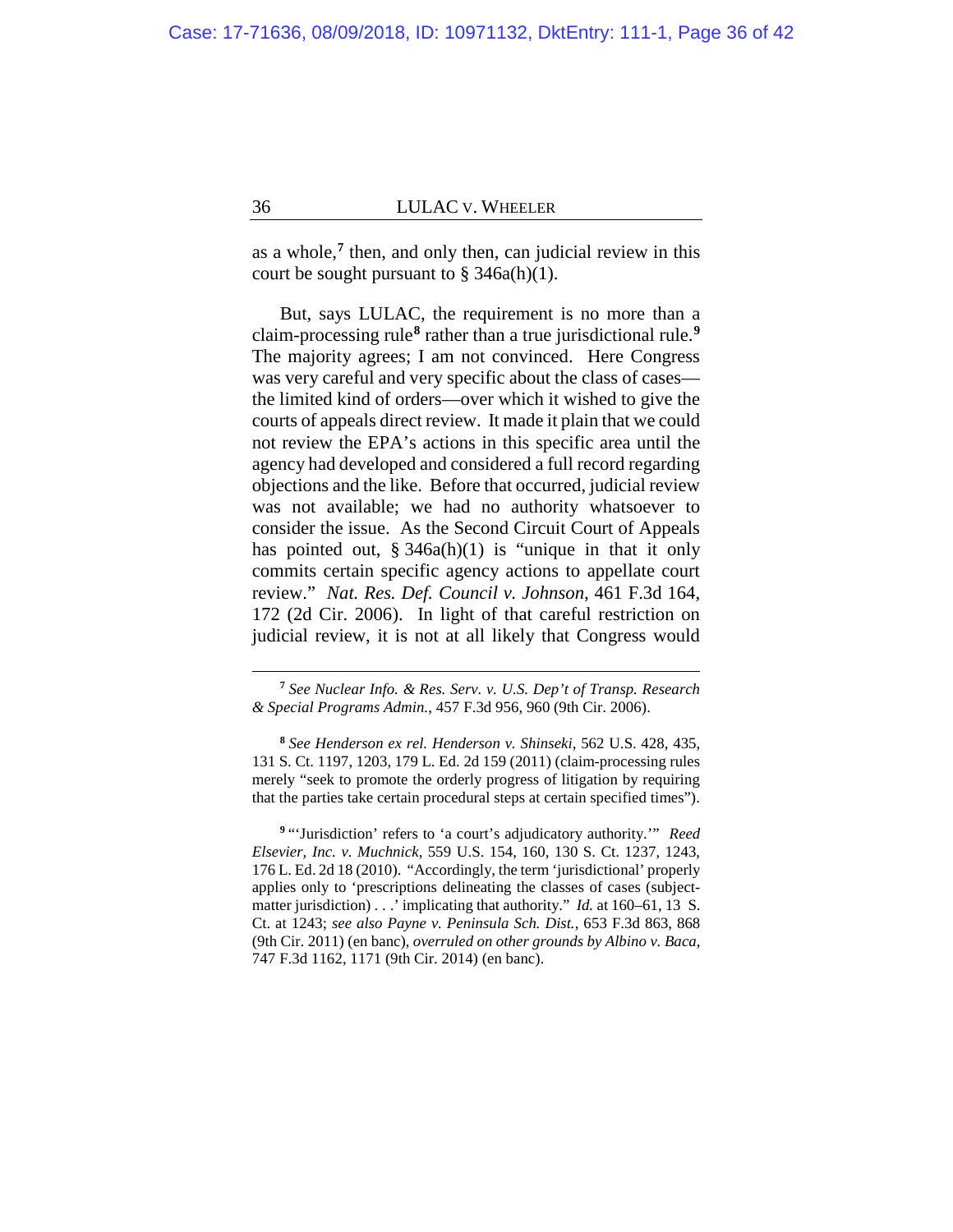<span id="page-36-0"></span>have authorized our seizing jurisdiction before the specific agency action was concluded. Lest there be any doubt, Congress also precluded possible bypassing of the  $§ 346a(g)(2)$  provisions when it directed that no "judicial" review under any other provision of law" would be permitted. Section 346a(h)(5); *see also Johnson*, 461 F.3d at 172–74. And that is further emphasized by the fact that the section does not speak in general language of finality or exhaustion;<sup>[10](#page-36-1)</sup> it, rather, states specifically when we can assume review authority over the particular matters. Had Congress contemplated appellate court review before the EPA completed the process required by  $\S$  346a(g)(2)(C), it could easily have inserted orders under § 346a(d)(4), or, more specifically,  $\S 346a(d)(4)(A)(iii)$  into the judicial review provisions of  $\S$  346a(h)(1), which, of course, it did not do. Rather, it expressly allowed judicial review only over the agency's ruling on objections that had to be filed with the agency, and not before. *See Gallo Cattle Co. v. U.S. Dep't of Agric.*, 159 F.3d 1194, 1197–98 (9th Cir. 1998); *see also McBride Cotton & Cattle Corp. v. Veneman*, 290 F.3d 973, 979–80 (9th Cir. 2002) (discussing *Gallo Cattle*). That is particularly telling because earlier iterations of the review provisions contained no such jurisdictional limitations. *See Nat'l Coal. Against the Misuse of Pesticides v. Thomas*, 809 F.2d 875, 878–79 (D.C. Cir. 1987).

In short, I see no basis for deconstructing that carefully constructed jurisdictional scheme and thereby inviting

<span id="page-36-1"></span>**<sup>10</sup>** *Cf. Anderson v. Babbitt*, 230 F.3d 1158, 1162 (9th Cir. 2000); *Rumbles v. Hill*, 182 F.3d 1064, 1067 (9th Cir. 1999).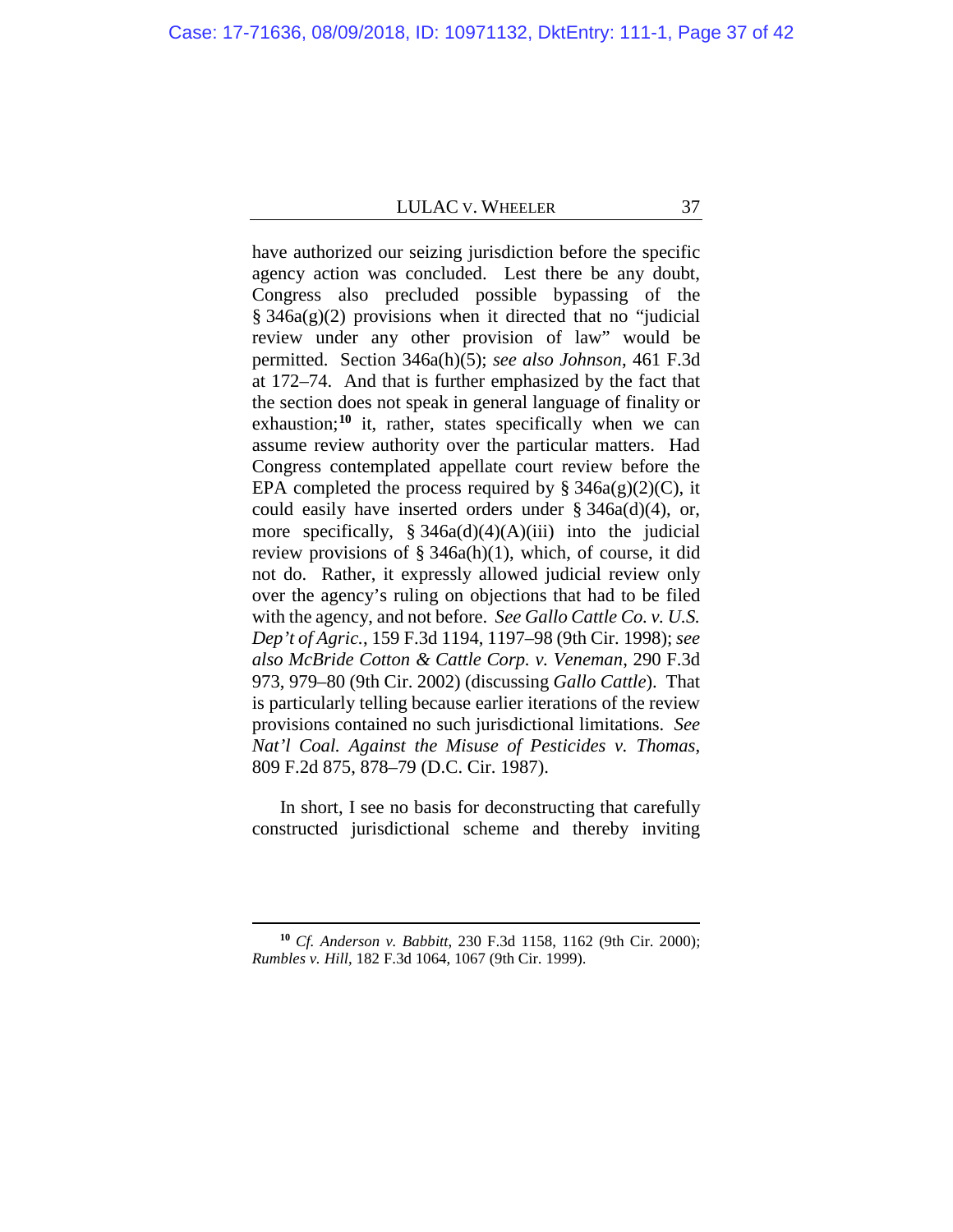premature attacks on matters committed to the expertise of the agency in the first instance.**[11](#page-37-0)**

# B. Jurisdiction under FIFRA

LULAC then argues that because it not only asked for the EPA to revoke all tolerances for the Pesticide but also asked the EPA to cancel all registrations for the Pesticide, the 2007 Petition to the EPA arose under both the FFDCA and FIFRA. Thus, it argues, it need not abide by the FFDCA review provisions, but can rely on the jurisdictional provisions of the FIFRA to establish our jurisdiction. *See* 7 U.S.C. § 136n(b). I do not agree.

Rather, I am persuaded by the cogent reasoning of the Second Circuit Court of Appeals in a strongly similar situation. *See Johnson*, 461 F.3d at 176. In that case, pursuant to the FFDCA provisions, NRDC also challenged the EPA's setting of tolerances for residues on food of five pesticides (not including the Pesticide). *Id.* at 169–70. NRDC added that their registration should be cancelled pursuant to FIFRA. *Id.* at 176. NRDC had brought its action in the district court, and on appeal the Second Circuit determined that the district court did not have jurisdiction to review the EPA determination under the FFDCA because, as  $§ 346(a)(h)(1)$ , (5) provide, jurisdiction over those claims was limited to the courts of appeals. *Id.* at 172–76. NRDC

<span id="page-37-0"></span>**<sup>11</sup>** Because the completion of the administrative process is jurisdictional, I do not consider LULAC's fallback argument that it would be futile to pursue the prescribed process. *See Sun v. Ashcroft*, 370 F.3d 932, 941 (9th Cir. 2004); *see also Ross v. Blake*, \_\_ U.S. \_\_, \_\_, 136 S. Ct. 1850, 1857, 195 L. Ed. 2d 117 (2016); *Gallo Cattle*, 159 F.3d at 1197.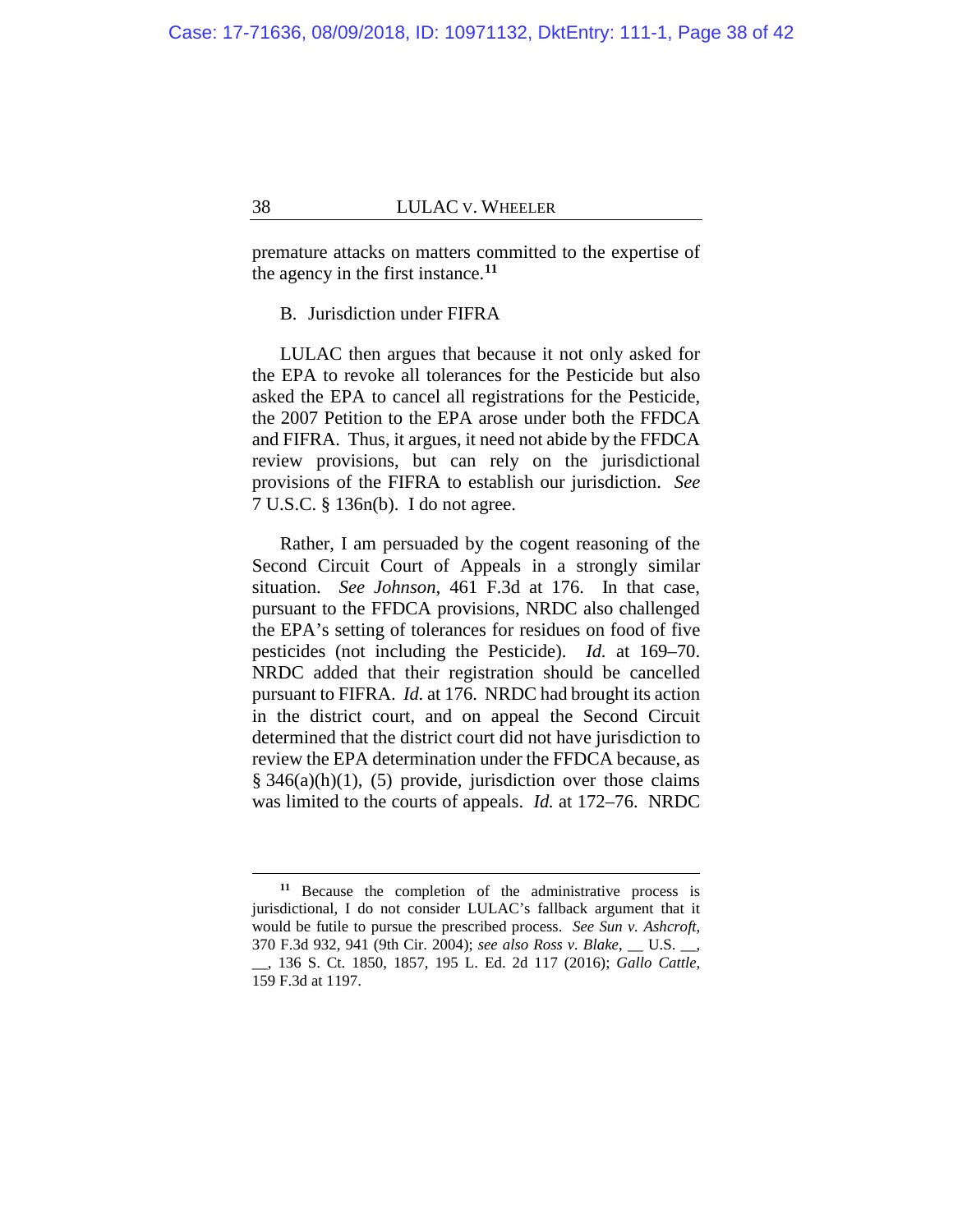Case: 17-71636, 08/09/2018, ID: 10971132, DktEntry: 111-1, Page 39 of 42

then argued that the district court still had jurisdiction pursuant to FIFRA. The court replied:

> However, FIFRA's grant of jurisdiction to the district courts is irrelevant. The NRDC Appellants "challenge the registration of pesticides under FIFRA only through their challenge to the tolerances set under the [F]FDCA." Essentially, therefore, the violations of FIFRA alleged by the NRDC Appellants "amount to challenges to the methodologies used in reaching the reassessment determinations at issue" in this case. As such, these challenges represent an "issue as to which review is or was obtainable under Section 346a(h). Section 346a(h)(5) precludes judicial review of these issues "under any other provision of law." The NRDC Appellants' attempt to find independent jurisdiction for their claims under FIFRA is thus precluded by the express language of  $\S$  346a(h)(5). The NRDC Appellants' claims are reviewable only in the courts of appeals, and only after they have exhausted the statutory provisions for administrative review.

Id. at 176 (citations omitted).

I accept that reasoning and the same reasoning should apply here. It would foreclose LULAC's argument. LULAC essentially argues that the EPA has erred in maintaining tolerances for the Pesticide, which is an unsafe insecticide, and for that same reason it argues that the EPA must forthwith revoke registration of the Pesticide. It argues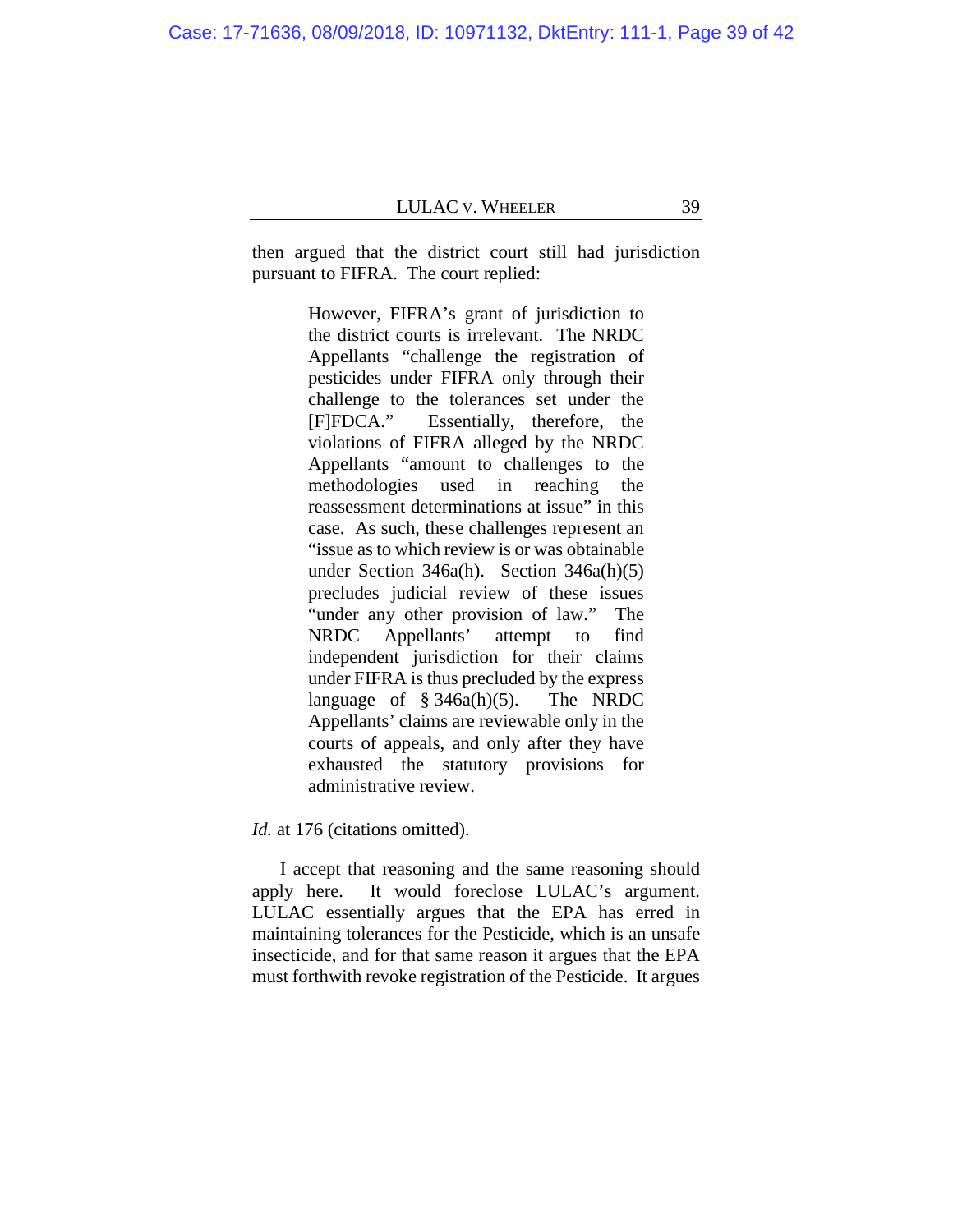that it should not have to wait for the EPA to rule on its registration claim, but that is just an allotrope of its central arguments against waiting for relief under the FFDCA tolerances provision with which its FIFRA argument is "inextricably intertwined." *See Ctr. for Biological Diversity v. U.S. EPA*, 847 F.3d 1075, 1089 (9th Cir. 2017). Therefore, the FIFRA provision does not offer a way to avoid the judicial review provisions of the FFDCA in this instance.

Thus, I would dismiss the petition for review for lack of jurisdiction.**[12](#page-39-0)**

## WRIT OF MANDAMUS

In its briefs, LULAC asks us to issue a writ of mandamus**[13](#page-39-1)** directing that the EPA respond to its objections within sixty days. However, LULAC did not file a petition for issuance of that writ and, therefore, made no attempt to comply with the Federal Rules of Appellate Procedure when it filed its petition for review of the merits of the 2017 Order. *See* Fed. R. App. P. 21(a), (c); *see also* Fed. R. App. P. 20. I see no reason to treat LULAC's petition for review as, in fact, one for a writ of mandamus. It was not, and could not have been, a mere instance of mislabeling a request for relief that was sought. Had LULAC intended to seek a writ of

**<sup>12</sup>** I do not overlook the States' argument regarding 5 U.S.C. §§ 704, 706 (the Administrative Procedure Act provisions). But those provisions do not confer direct review jurisdiction upon this court. *See Gallo Cattle*, 159 F.3d at 1198; *see also Califano v. Sanders*, 430 U.S. 99, 106–07, 97 S. Ct. 980, 985, 51 L. Ed. 2d 192 (1977). Therefore, they add nothing of substance to the petition for review issues now before us.

<span id="page-39-1"></span><span id="page-39-0"></span>**<sup>13</sup>** *See* 28 U.S.C. § 1651(a); *see also Cal. Cmtys. Against Toxics v. U.S. EPA (In re A Cmty. Voice)*, 878 F.3d 779, 783 (9th Cir. 2017).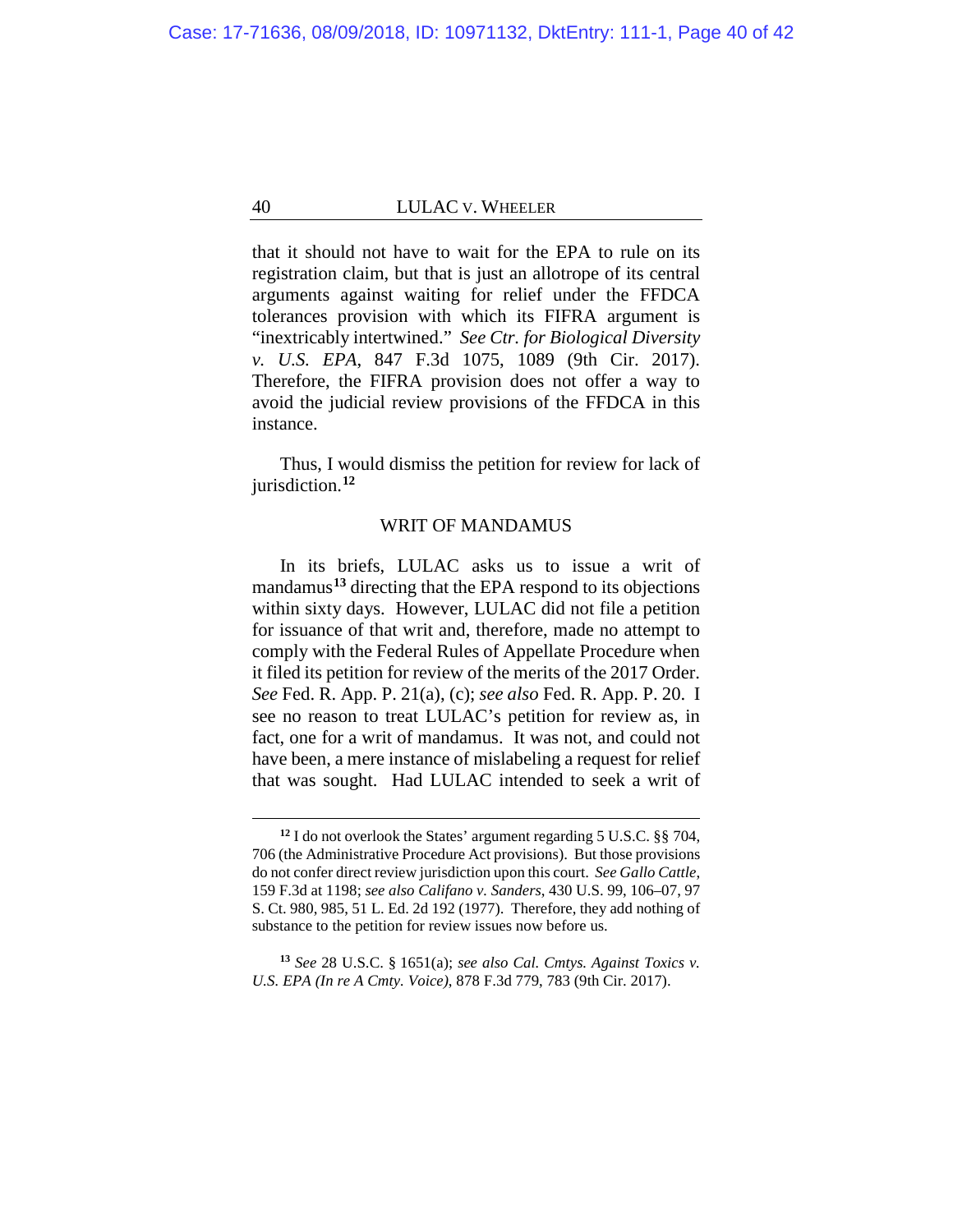mandamus, rather than a merits review, that would have been most peculiar because on that same day LULAC had just filed its objections to the 2017 Order. It could not honestly complain about delay in considering its objections at that point. Were I to decide otherwise, I would essentially ignore our holding, which was handed down after this petition for review was filed, but before the briefs were filed, and which declared that PANNA and NRDC must file their objections and await resolution of those objections by the EPA before we would consider the merits of the EPA's actions regarding the Pesticide. *See Nat. Res. Def. Council*, 863 F.3d at 1133.

Thus, this case is quite unlike cases where we decided that a party improperly sought to appeal an interim procedural order rather than a decision on the merits of a case, but we also considered whether we should construe the appeal as a petition for a writ of mandamus. *See Kum Tat Ltd. v. Linden Ox Pasture*, *LLC*, 845 F.3d 979, 983 (9th Cir. 2017) (discussing order denying arbitration request); *Johnson v. Consumerinfo.com, Inc.*, 745 F.3d 1019, 1023 & n.2 (9th Cir. 2014) (discussing order compelling arbitration and staying judicial proceedings); *see also United States v. Davis*, 953 F.2d 1482, 1497–98 (10th Cir. 1992) (dismissing request for mandamus by defense counsel in criminal conviction appeal where no petition had been filed); *EEOC v. Neches Butane Prods. Co.*, 704 F.2d 144, 146, 151–52 (5th Cir. 1983) (denying request that an appeal from a stay of proceedings pending compliance with discovery orders be treated as a mandamus petition where requesting party was represented by competent counsel and should have filed a petition therefor); *Jones & Guerrero Co., Inc. v. Sealift Pac.*, 650 F.2d 1072, 1073–74 (9th Cir. 1981) (per curiam) (refusing to construe appeal from order remanding case to